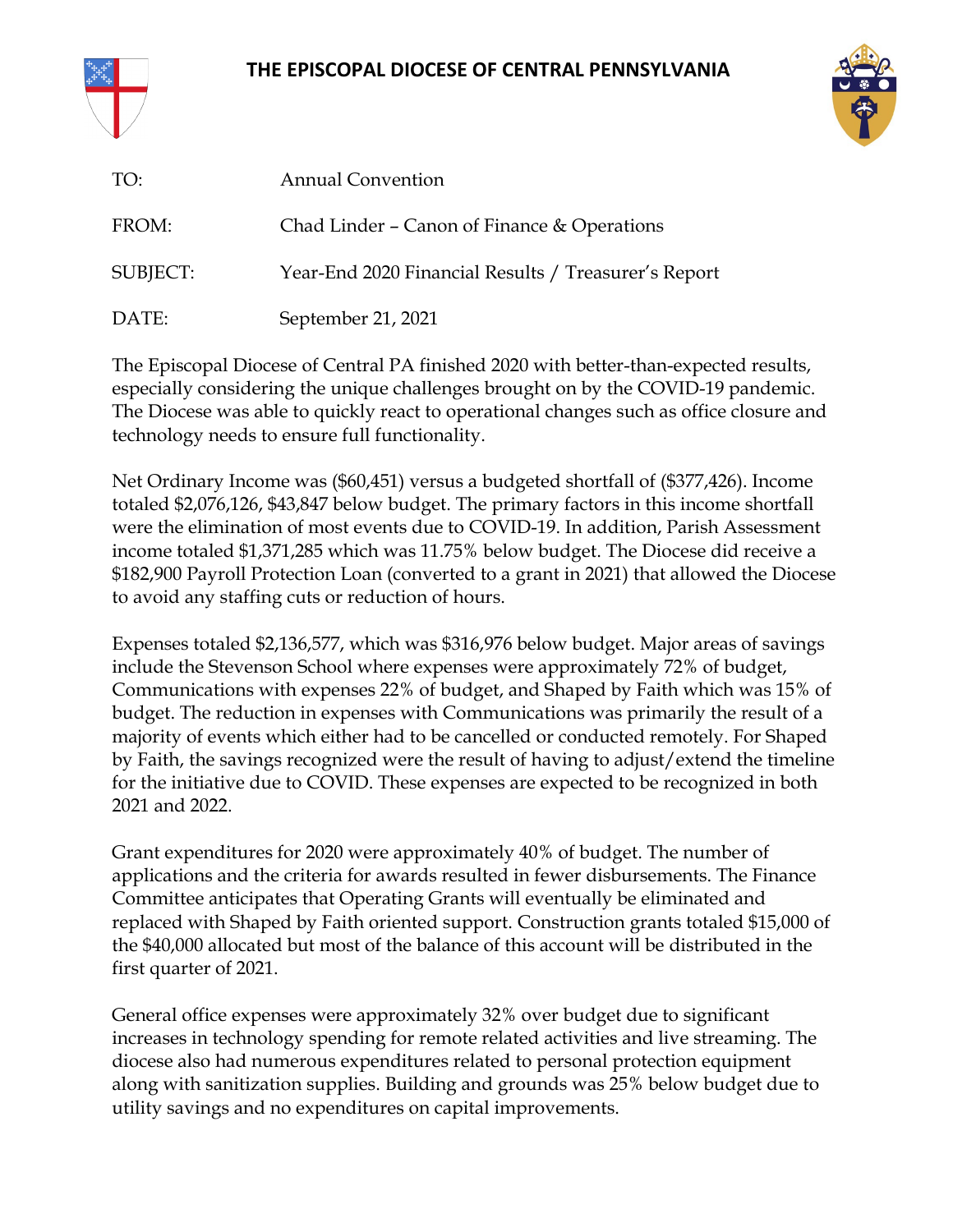



Total Diocesan investment assets held by the Episcopal Church Foundation (ECF) was \$10,735,038 as of 12/31/2020. Overall, the total pooled fund's 12/31/2020 valuation was \$27,879,991. The 2020 total return, prior to fees, was 8.86% compared to State Street's Benchmark of 11.57%. The portfolio's 3-year average annual return was 5.87% and 5-year return was 9.69%. State Street's performance in relation to the benchmarks has caused some concern about value added and the Finance Committee will be reviewing potential options.

In summary, the Diocese remains fiscally strong and is prepared for the continued challenges presented by COVID-19.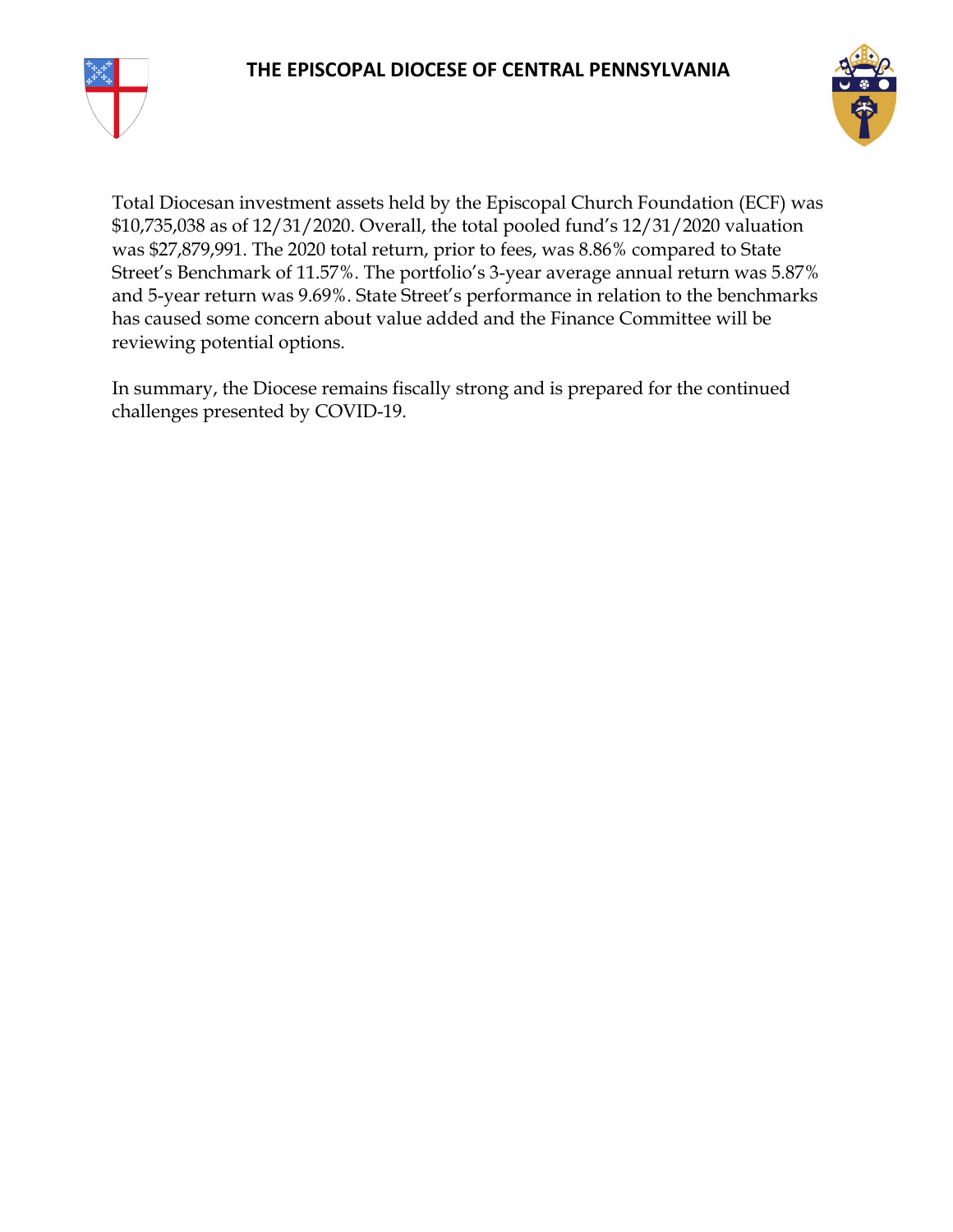### **The Incorporated Trustees of the Episcopal Diocese of Central PA Statement of Assets, Liabilities, and Net Assets Modified Cash Basis**

**December 31, 2020**

**12/31/2020**

**ASSETS**

### **CASH and INVESTMENTS**

Cash Investments

**TOTAL ASSETS \$11,341,587**

\$10,735,038

\$606,549

**LIABILITIES and NET ASSETS**

### **LIABILITIES**

| Payroll Tax Withholdings          | \$13,966     |
|-----------------------------------|--------------|
| TOTAL LIABILITIES                 | \$13,966     |
| <b>NET ASSETS</b>                 |              |
| <b>Without Donor Restrictions</b> | \$10,492,635 |

| With Donor Restrictions          | --- <i>-----</i> ---<br>\$862,918 |
|----------------------------------|-----------------------------------|
| TOTAL NET ASSETS                 | \$11.355,553                      |
| TOTAL LIABILITIES and NET ASSETS | \$11,341,587                      |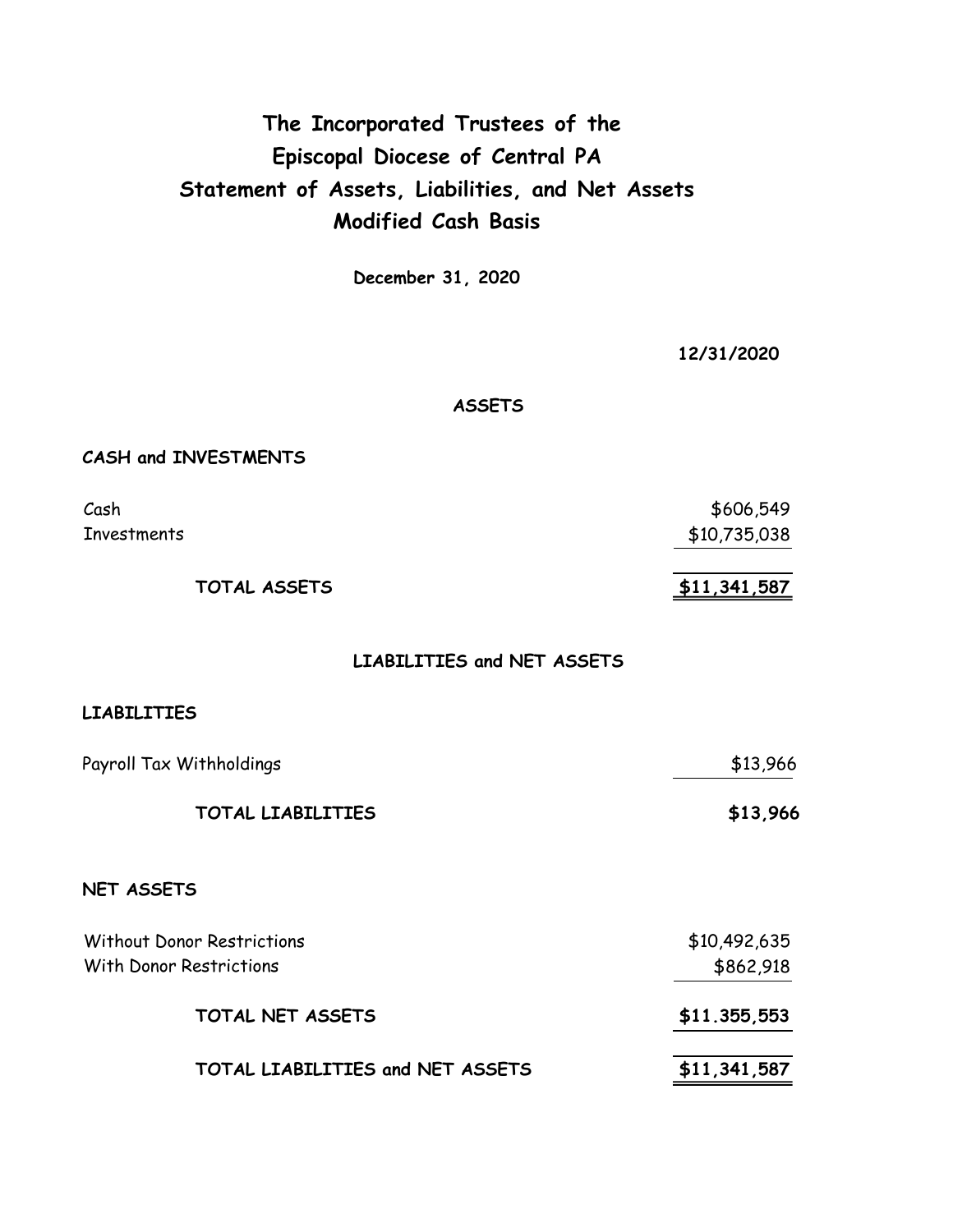|                                            | Jan - Dec 20 | <b>Budget</b>             | \$ Over Budget | % of Budget |  |
|--------------------------------------------|--------------|---------------------------|----------------|-------------|--|
| <b>Ordinary Income/Expense</b>             |              |                           |                |             |  |
| <b>Income</b>                              |              |                           |                |             |  |
| 40050 · Contributions                      |              |                           |                |             |  |
| 40051 · Unrestricted                       | 621.00       | 10,500.00                 | $-9,879.00$    | 5.91%       |  |
| 40052 · Restricted                         |              |                           |                |             |  |
| 40052.2 · Operation Understanding          | 542.00       |                           |                |             |  |
| 40052.3 · SSFM Contributions               |              |                           |                |             |  |
| 40054 · SSFM Other Contributions           | 3,315.00     | 6,000.00                  | $-2,685.00$    | 55.25%      |  |
| Total 40052.3 · SSFM Contributions         | 3,315.00     | 6,000.00                  | $-2,685.00$    | 55.25%      |  |
| 40052.4 · Episcopal Home of Shippensburg   | 55.00        |                           |                |             |  |
| 40053 · Social Justice & Equity            | 400.00       | 500.00                    | $-100.00$      | 80.0%       |  |
| 40055 · Restricted - Other                 | 4,650.00     | 500.00                    | 4,150.00       | 930.0%      |  |
| 40052 · Restricted - Other                 | 18,750.00    |                           |                |             |  |
| Total 40052 · Restricted                   | 27,712.00    | 7,000.00                  | 20,712.00      | 395.89%     |  |
| Total 40050 · Contributions                | 28,333.00    | 17,500.00                 | 10,833.00      | 161.9%      |  |
| 40100 · General Grants                     |              |                           |                |             |  |
| 40101 · SSFM Grants                        | 12,800.00    | 20,000.00                 | $-7,200.00$    | 64.0%       |  |
| 40100 · General Grants - Other             | 182,900.00   |                           |                |             |  |
| Total 40100 · General Grants               | 195,700.00   | 20,000.00                 | 175,700.00     | 978.5%      |  |
| $40200 \cdot$ Events                       |              |                           |                |             |  |
| 40201 · Annual Convention                  | 0.00         | 26,000.00                 | $-26,000.00$   | 0.0%        |  |
| 40202 · Annual Golf Outing                 | 0.00         | 5,000.00                  | $-5,000.00$    | 0.0%        |  |
| 40203 · Sponsorships                       | 0.00         | 1,500.00                  | $-1,500.00$    | 0.0%        |  |
| 40204 · General Events                     | 2,911.91     | 12,000.00                 | $-9,088.09$    | 24.27%      |  |
| Total 40200 · Events                       | 2,911.91     | 44,500.00                 | -41,588.09     | 6.54%       |  |
| 40300 · Parish Assessment                  |              |                           |                |             |  |
| 40301 · Fair Share                         | 1,322,614.86 |                           | $-191,318.14$  | 87.36%      |  |
| 40302 · Prior Year FS                      | 48,670.32    | 1,513,933.00<br>40,000.00 | 8,670.32       | 121.68%     |  |
|                                            |              |                           |                |             |  |
| Total 40300 · Parish Assessment            | 1,371,285.18 | 1,553,933.00              | -182,647.82    | 88.25%      |  |
| 40400 · Stevenson School of Ministry       |              |                           |                |             |  |
| 40401 · Tuition                            |              |                           |                |             |  |
| Total 40401 · Tuition                      | 34,792.56    | 18,525.00                 | 16,267.56      | 187.81%     |  |
| 40402 · Learning Weekends                  |              |                           |                |             |  |
| Total 40402 · Learning Weekends            | 2,277.91     | 11,340.00                 | $-9,062.09$    | 20.09%      |  |
| 40404 · Other SSFM Event Reg. & Fees       | 115.00       | 4,500.00                  | $-4,385.00$    | 2.56%       |  |
| Total 40400 · Stevenson School of Ministry | 37,185.47    | 34,365.00                 | 2,820.47       | 108.21%     |  |
| 40500 · Children, Youth, Young Adult       |              |                           |                |             |  |
| Total 40500 · Children, Youth, Young Adult | 1,727.67     | 9,700.00                  | $-7,972.33$    | 17.81%      |  |
| 40600 · Investment Income                  |              |                           |                |             |  |
| 40601 · Endowment Income                   |              |                           |                |             |  |
| 40601.1 · General Operating                | 31,458.00    | 31,458.00                 | 0.00           | 100.0%      |  |
| 40601.2 · Episcopal Home                   | 1,887.24     | 1,887.00                  | 0.24           | 100.01%     |  |
| 40601.3 · SSFM - General                   | 0.00         | 0.00                      | 0.00           | 0.0%        |  |
| 40601.4 · SSFM - Scholarships              | 17,846.41    | 5,291.00                  | 12,555.41      | 337.3%      |  |
| 40601.5 · St. Andrews - Shippensburg       | 1,887.24     | 1,887.00                  | 0.24           | 100.01%     |  |
| Total 40601 · Endowment Income             | 53,078.89    | 40,523.00                 | 12,555.89      | 130.99%     |  |
| 40620 · Quasi-Endowment Income             |              |                           |                |             |  |
| 40625 · Bishop Search                      | 0.00         | 0.00                      | 0.00           | 0.0%        |  |
| 40626 · College Ministry                   | 2,154.00     | 2,154.00                  | 0.00           | 100.0%      |  |
| 40627 Congregation Development             | 0.00         | 0.00                      | 0.00           | 0.0%        |  |
| 40628 · Construction                       | 22,096.00    | 22,096.00                 | 0.00           | 100.0%      |  |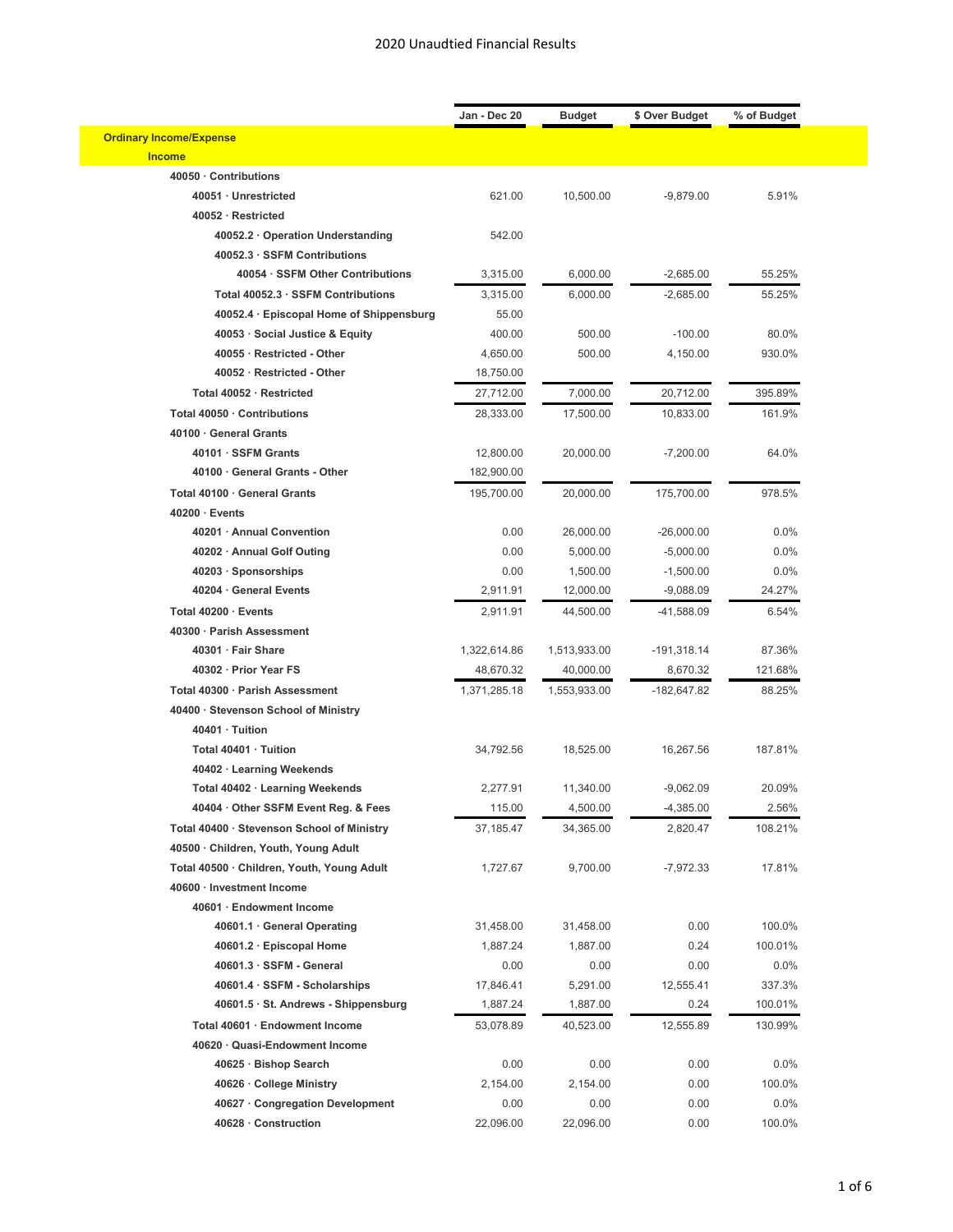| 40629 · C, Y, YA Support                | 28,062.20    | 28,062.00    | 0.20         | 100.0%  |  |
|-----------------------------------------|--------------|--------------|--------------|---------|--|
| 40630 Communications                    | 2,020.00     | 0.00         | 2,020.00     | 100.0%  |  |
| 40631 · Episcopal Church Women          | 2,960.00     | 0.00         | 2.960.00     | 100.0%  |  |
| 40632 · Episcopal Home                  | 0.00         | 17,785.00    | $-17,785.00$ | $0.0\%$ |  |
| 40633 General Convention                | 0.00         | 0.00         | 0.00         | 0.0%    |  |
| 40634 General Operating                 | 0.00         | 0.00         | 0.00         | 0.0%    |  |
| 40635 · Global Outreach & Mission       | 35,558.67    | 35,559.00    | $-0.33$      | 100.0%  |  |
| 40637 · Lambeth & House of Bishops      | 0.00         | 0.00         | 0.00         | 0.0%    |  |
| 40638 · Leadership Development          | 13,460.00    | 13,460.00    | 0.00         | 100.0%  |  |
| 40639 · Missionary & Ministry           | 105,939.25   | 105,939.00   | 0.25         | 100.0%  |  |
| 40641 · Parish Operating Grants         | 0.00         | 0.00         | 0.00         | 0.0%    |  |
| 40642 · Social Ministries               | 27,351.00    | 27,351.00    | 0.00         | 100.0%  |  |
| 40643 · SSFM - Scholarships             | 0.00         | 12,555.00    | $-12,555.00$ | 0.0%    |  |
| 40644 · SSFM General                    | 17,289.90    | 17,290.00    | $-0.10$      | 100.0%  |  |
| 40645 · St. Mary's - Mission & Ministry | 19,295.91    | 19,296.00    | $-0.09$      | 100.0%  |  |
| 40646 · York Springs                    | 0.00         | 0.00         | 0.00         | 0.0%    |  |
| 40647 · Aging, Elderly, Senior          | 20,785.15    | 3,000.00     | 17,785.15    | 692.84% |  |
| 40620 · Quasi-Endowment Income - Other  | 0.00         | 4,980.00     | $-4,980.00$  | $0.0\%$ |  |
| Total 40620 · Quasi-Endowment Income    | 296,972.08   | 309,527.00   | $-12,554.92$ | 95.94%  |  |
| 40660 · Unrestricted Investment Income  | 35,826.00    | 35,826.00    | 0.00         | 100.0%  |  |
| 40670 · Interest & Dividend             | 4,909.44     | 3,000.00     | 1,909.44     | 163.65% |  |
| Total 40600 · Investment Income         | 390,786.41   | 388,876.00   | 1,910.41     | 100.49% |  |
| 40700 · Special Medical                 |              |              |              |         |  |
| 40701 · Clergy Med. Ins. Payments       | 27,380.00    | 36,600.00    | $-9,220.00$  | 74.81%  |  |
| 40702 · Widow's Corporation             | 12,500.00    | 12,500.00    | 0.00         | 100.0%  |  |
| Total 40700 · Special Medical           | 39,880.00    | 49,100.00    | $-9,220.00$  | 81.22%  |  |
|                                         |              |              |              |         |  |
|                                         |              |              |              |         |  |
| 40800 · Misc. Income                    |              |              |              |         |  |
| Total 40800 · Misc. Income              | 8,316.63     | 2,000.00     | 6,316.63     | 415.83% |  |
| <b>Total Income</b>                     | 2,076,126.27 | 2,119,974.00 | -43,847.73   | 97.93%  |  |
| <b>Expense</b>                          |              |              |              |         |  |
| 50100 Office of the Bishop              |              |              |              |         |  |
| 50101 · Arch-Deacon Related             | 859.17       | 3,500.00     | $-2,640.83$  | 24.55%  |  |
| 50102 · Council / Committee Related     | 1,593.81     | 2,500.00     | $-906.19$    | 63.75%  |  |
| 50103 · Ministry / Outreach             | 6,953.03     | 9,000.00     | $-2,046.97$  | 77.26%  |  |
| 50104 · Professional Development        | 2,455.99     | 3,000.00     | $-544.01$    | 81.87%  |  |
| 50104.1 Continuing Education            | 0.00         | 3,000.00     | $-3,000.00$  | 0.0%    |  |
| 50105 · Registrar                       | 0.00         | 750.00       | $-750.00$    | $0.0\%$ |  |
| 50107 · Staff Development               | 777.15       | 5,000.00     | $-4,222.85$  | 15.54%  |  |
| 50108 Conferences / House of Bishops    | 290.41       | 6,500.00     | $-6,209.59$  | 4.47%   |  |
| 50109 · Travel, Lodging & Entertainment | 130.42       | 9,000.00     | $-8,869.58$  | 1.45%   |  |
| $50110 \cdot$ Vehicle                   | 1,295.26     | 3,000.00     | $-1,704.74$  | 43.18%  |  |
| 50111 · Professional Exp.               | 15.88        |              |              |         |  |
| 50140 · Ordination Exp.                 | 3,300.00     |              |              |         |  |
| 50199 · Misc. / Unclassified            | 274.40       |              |              |         |  |
| 50210 · Bishop - Special Projects       | 1,601.69     | 8,000.00     | $-6,398.31$  | 20.02%  |  |
| Total 50100 · Office of the Bishop      | 19,547.21    | 53,250.00    | $-33,702.79$ | 36.71%  |  |
| 50200 · Office of Fin & Oper            |              |              |              |         |  |
| 50201 · Finance & Legal                 |              |              |              |         |  |
| 50201.1 · Accounting Services           | 5,184.00     | 4,000.00     | 1,184.00     | 129.6%  |  |
| 50201.2 · Audit Services                | 19,600.00    | 12,000.00    | 7,600.00     | 163.33% |  |
| 50201.3 · Background Checks             | 2,096.00     | 3,500.00     | $-1,404.00$  | 59.89%  |  |
| 50201.4 · Chancellor Services           | 1,948.78     | 2,500.00     | $-551.22$    | 77.95%  |  |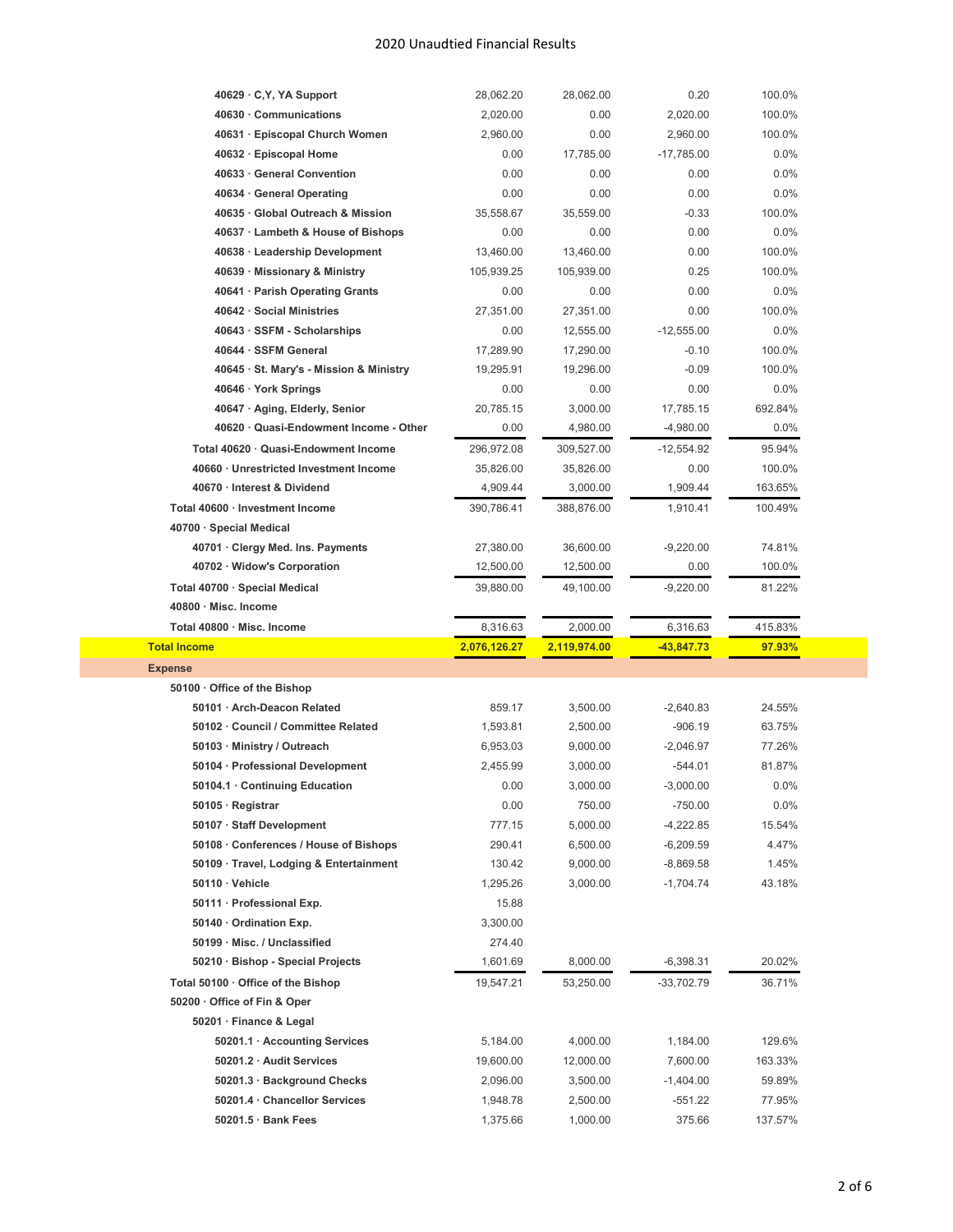| 50201.7 · Tax Due<br>0.00<br>800.00<br>$-800.00$<br>$0.0\%$<br>50201 · Finance & Legal - Other<br>800.00<br>Total 50201 · Finance & Legal<br>31,649.44<br>28,800.00<br>2,849.44<br>109.89%<br>50202 · Travel, Lodging, Entertainment<br>2,666.07<br>5,000.00<br>$-2,333.93$<br>53.32%<br>50203 · Professional Development<br>1.00<br>2,500.00<br>$-2,499.00$<br>0.04%<br>50204 · Misc Exp. / Pending Classific<br>1,737.05<br>215.8%<br>3,237.05<br>1,500.00<br>50205 · Fundraising Related<br>700.00<br>$-4,300.00$<br>14.0%<br>5,000.00<br>50206 · Professional Exp.<br>1,525.85<br>61.03%<br>2,500.00<br>-974.15<br>Total 50200 · Office of Fin & Oper<br>87.81%<br>39,779.41<br>45,300.00<br>$-5,520.59$<br>50300 · Office of the Dean<br>50302 · Stevenson School - Core<br>50303 · Board Development<br>0.00<br>500.00<br>$-500.00$<br>0.0%<br>50304 · Course Dev. & Instruction<br>73,446.90<br>81,250.00<br>$-7,803.10$<br>90.4%<br>50306 · Learning Weekends<br>Total 50306 · Learning Weekends<br>28,880.00<br>$-21,817.54$<br>24.46%<br>7,062.46<br>50308 · Tech Subscriptions & Fees<br>114.4%<br>20,049.00<br>17.525.00<br>2,524.00<br>50309 · Tech / Web Consultant<br>0.00<br>0.00<br>0.00<br>0.0%<br>50310 · Travel, Lodging, & Entertainmen<br>1,501.76<br>5,000.00<br>$-3,498.24$<br>30.04%<br>50311 · SSFM Supplies<br>68.85<br>750.00<br>$-681.15$<br>9.18%<br>50312 · SSFM Marketing<br>1,500.00<br>$-1,250.00$<br>250.00<br>16.67%<br>$50313 \cdot \text{SSFM}$ - Other<br>68.85<br>2,000.00<br>$-1,931.15$<br>3.44%<br>50314 · SSFM Contracted Services<br>25,963.68<br>16,000.00<br>9,963.68<br>162.27%<br>Total 50302 · Stevenson School - Core<br>128,411.50<br>$-24,993.50$<br>83.71%<br>153,405.00<br>50360 Vital & Effective Leadership<br>Total 50360 · Vital & Effective Leadership<br>2,500.00<br>50.31%<br>1,257.80<br>$-1,242.20$<br>50370 · C, Y, YA Ministries<br>Total 50370 · C, Y, YA Ministries<br>13,971.18<br>40,742.00<br>$-26,770.82$<br>34.29%<br>50380 · Professional Development<br>2,000.00<br>$-1,591.78$<br>408.22<br>20.41%<br>Total 50300 · Office of the Dean<br>144,048.70<br>198,647.00<br>-54,598.30<br>72.52%<br>50400 · Office of Con. Life & Mission<br>50401 · Congregation L & D<br>50402 · Programming<br>1,800.00<br>20,000.00<br>$-18,200.00$<br>9.0%<br>50401 · Congregation L & D - Other<br>299.60<br>Total 50401 · Congregation L & D<br>10.5%<br>2,099.60<br>20,000.00<br>$-17,900.40$<br>50430 · Transitional Ministry<br>$50431 \cdot Dues$<br>0.00<br>1,000.00<br>$-1,000.00$<br>0.0%<br>50432 · Conferences<br>50432.1 · Registration & Event Related<br>$-960.00$<br>50432.2 · Travel, Lodging, Food<br>481.59<br>50432 · Conferences - Other<br>0.00<br>2,000.00<br>$-2,000.00$<br>$0.0\%$<br>$-478.41$<br>$-23.92%$<br>Total 50432 · Conferences<br>2,000.00<br>$-2,478.41$<br>50433 · Job Posting<br>523.25<br>800.00<br>$-276.75$<br>65.41%<br>25.04<br>50435 · Transition Consulting<br>44.9%<br>50436 · Recruiting Expenses<br>449.00<br>1,000.00<br>$-551.00$<br>Total 50430 · Transitional Ministry<br>518.88<br>4,800.00<br>$-4,281.12$<br>10.81%<br>50450 · Professional Development<br>Total 50450 · Professional Development<br>2,325.00<br>6,000.00<br>$-3,675.00$<br>38.75%<br>50451 · Travel, Lodging, & Entertainmen<br>1,303.90<br>4,000.00<br>$-2,696.10$<br>32.6%<br>$50452 \cdot$ Misc.<br>114.02<br>50453 · Diocesan Vehicle - Canon<br>3,065.20<br>122.61%<br>2,500.00<br>565.20<br>50499 · Misc. / Unclassified<br>199.84<br>$-27,673.56$<br>25.81%<br>Total 50400 · Office of Con. Life & Mission<br>9,626.44<br>37,300.00 | $50201.6 \cdot$ Legal Fees | 645.00 | 5,000.00 | $-4,355.00$ | 12.9% |
|------------------------------------------------------------------------------------------------------------------------------------------------------------------------------------------------------------------------------------------------------------------------------------------------------------------------------------------------------------------------------------------------------------------------------------------------------------------------------------------------------------------------------------------------------------------------------------------------------------------------------------------------------------------------------------------------------------------------------------------------------------------------------------------------------------------------------------------------------------------------------------------------------------------------------------------------------------------------------------------------------------------------------------------------------------------------------------------------------------------------------------------------------------------------------------------------------------------------------------------------------------------------------------------------------------------------------------------------------------------------------------------------------------------------------------------------------------------------------------------------------------------------------------------------------------------------------------------------------------------------------------------------------------------------------------------------------------------------------------------------------------------------------------------------------------------------------------------------------------------------------------------------------------------------------------------------------------------------------------------------------------------------------------------------------------------------------------------------------------------------------------------------------------------------------------------------------------------------------------------------------------------------------------------------------------------------------------------------------------------------------------------------------------------------------------------------------------------------------------------------------------------------------------------------------------------------------------------------------------------------------------------------------------------------------------------------------------------------------------------------------------------------------------------------------------------------------------------------------------------------------------------------------------------------------------------------------------------------------------------------------------------------------------------------------------------------------------------------------------------------------------------------------------------------------------------------------------------------------------------------------------------------------------------------------------------------------------------------------------------------------------------------------------------------------------------------------------------------------------------------------------------------------------------------------------------------------------------------------------------------------|----------------------------|--------|----------|-------------|-------|
|                                                                                                                                                                                                                                                                                                                                                                                                                                                                                                                                                                                                                                                                                                                                                                                                                                                                                                                                                                                                                                                                                                                                                                                                                                                                                                                                                                                                                                                                                                                                                                                                                                                                                                                                                                                                                                                                                                                                                                                                                                                                                                                                                                                                                                                                                                                                                                                                                                                                                                                                                                                                                                                                                                                                                                                                                                                                                                                                                                                                                                                                                                                                                                                                                                                                                                                                                                                                                                                                                                                                                                                                                              |                            |        |          |             |       |
|                                                                                                                                                                                                                                                                                                                                                                                                                                                                                                                                                                                                                                                                                                                                                                                                                                                                                                                                                                                                                                                                                                                                                                                                                                                                                                                                                                                                                                                                                                                                                                                                                                                                                                                                                                                                                                                                                                                                                                                                                                                                                                                                                                                                                                                                                                                                                                                                                                                                                                                                                                                                                                                                                                                                                                                                                                                                                                                                                                                                                                                                                                                                                                                                                                                                                                                                                                                                                                                                                                                                                                                                                              |                            |        |          |             |       |
|                                                                                                                                                                                                                                                                                                                                                                                                                                                                                                                                                                                                                                                                                                                                                                                                                                                                                                                                                                                                                                                                                                                                                                                                                                                                                                                                                                                                                                                                                                                                                                                                                                                                                                                                                                                                                                                                                                                                                                                                                                                                                                                                                                                                                                                                                                                                                                                                                                                                                                                                                                                                                                                                                                                                                                                                                                                                                                                                                                                                                                                                                                                                                                                                                                                                                                                                                                                                                                                                                                                                                                                                                              |                            |        |          |             |       |
|                                                                                                                                                                                                                                                                                                                                                                                                                                                                                                                                                                                                                                                                                                                                                                                                                                                                                                                                                                                                                                                                                                                                                                                                                                                                                                                                                                                                                                                                                                                                                                                                                                                                                                                                                                                                                                                                                                                                                                                                                                                                                                                                                                                                                                                                                                                                                                                                                                                                                                                                                                                                                                                                                                                                                                                                                                                                                                                                                                                                                                                                                                                                                                                                                                                                                                                                                                                                                                                                                                                                                                                                                              |                            |        |          |             |       |
|                                                                                                                                                                                                                                                                                                                                                                                                                                                                                                                                                                                                                                                                                                                                                                                                                                                                                                                                                                                                                                                                                                                                                                                                                                                                                                                                                                                                                                                                                                                                                                                                                                                                                                                                                                                                                                                                                                                                                                                                                                                                                                                                                                                                                                                                                                                                                                                                                                                                                                                                                                                                                                                                                                                                                                                                                                                                                                                                                                                                                                                                                                                                                                                                                                                                                                                                                                                                                                                                                                                                                                                                                              |                            |        |          |             |       |
|                                                                                                                                                                                                                                                                                                                                                                                                                                                                                                                                                                                                                                                                                                                                                                                                                                                                                                                                                                                                                                                                                                                                                                                                                                                                                                                                                                                                                                                                                                                                                                                                                                                                                                                                                                                                                                                                                                                                                                                                                                                                                                                                                                                                                                                                                                                                                                                                                                                                                                                                                                                                                                                                                                                                                                                                                                                                                                                                                                                                                                                                                                                                                                                                                                                                                                                                                                                                                                                                                                                                                                                                                              |                            |        |          |             |       |
|                                                                                                                                                                                                                                                                                                                                                                                                                                                                                                                                                                                                                                                                                                                                                                                                                                                                                                                                                                                                                                                                                                                                                                                                                                                                                                                                                                                                                                                                                                                                                                                                                                                                                                                                                                                                                                                                                                                                                                                                                                                                                                                                                                                                                                                                                                                                                                                                                                                                                                                                                                                                                                                                                                                                                                                                                                                                                                                                                                                                                                                                                                                                                                                                                                                                                                                                                                                                                                                                                                                                                                                                                              |                            |        |          |             |       |
|                                                                                                                                                                                                                                                                                                                                                                                                                                                                                                                                                                                                                                                                                                                                                                                                                                                                                                                                                                                                                                                                                                                                                                                                                                                                                                                                                                                                                                                                                                                                                                                                                                                                                                                                                                                                                                                                                                                                                                                                                                                                                                                                                                                                                                                                                                                                                                                                                                                                                                                                                                                                                                                                                                                                                                                                                                                                                                                                                                                                                                                                                                                                                                                                                                                                                                                                                                                                                                                                                                                                                                                                                              |                            |        |          |             |       |
|                                                                                                                                                                                                                                                                                                                                                                                                                                                                                                                                                                                                                                                                                                                                                                                                                                                                                                                                                                                                                                                                                                                                                                                                                                                                                                                                                                                                                                                                                                                                                                                                                                                                                                                                                                                                                                                                                                                                                                                                                                                                                                                                                                                                                                                                                                                                                                                                                                                                                                                                                                                                                                                                                                                                                                                                                                                                                                                                                                                                                                                                                                                                                                                                                                                                                                                                                                                                                                                                                                                                                                                                                              |                            |        |          |             |       |
|                                                                                                                                                                                                                                                                                                                                                                                                                                                                                                                                                                                                                                                                                                                                                                                                                                                                                                                                                                                                                                                                                                                                                                                                                                                                                                                                                                                                                                                                                                                                                                                                                                                                                                                                                                                                                                                                                                                                                                                                                                                                                                                                                                                                                                                                                                                                                                                                                                                                                                                                                                                                                                                                                                                                                                                                                                                                                                                                                                                                                                                                                                                                                                                                                                                                                                                                                                                                                                                                                                                                                                                                                              |                            |        |          |             |       |
|                                                                                                                                                                                                                                                                                                                                                                                                                                                                                                                                                                                                                                                                                                                                                                                                                                                                                                                                                                                                                                                                                                                                                                                                                                                                                                                                                                                                                                                                                                                                                                                                                                                                                                                                                                                                                                                                                                                                                                                                                                                                                                                                                                                                                                                                                                                                                                                                                                                                                                                                                                                                                                                                                                                                                                                                                                                                                                                                                                                                                                                                                                                                                                                                                                                                                                                                                                                                                                                                                                                                                                                                                              |                            |        |          |             |       |
|                                                                                                                                                                                                                                                                                                                                                                                                                                                                                                                                                                                                                                                                                                                                                                                                                                                                                                                                                                                                                                                                                                                                                                                                                                                                                                                                                                                                                                                                                                                                                                                                                                                                                                                                                                                                                                                                                                                                                                                                                                                                                                                                                                                                                                                                                                                                                                                                                                                                                                                                                                                                                                                                                                                                                                                                                                                                                                                                                                                                                                                                                                                                                                                                                                                                                                                                                                                                                                                                                                                                                                                                                              |                            |        |          |             |       |
|                                                                                                                                                                                                                                                                                                                                                                                                                                                                                                                                                                                                                                                                                                                                                                                                                                                                                                                                                                                                                                                                                                                                                                                                                                                                                                                                                                                                                                                                                                                                                                                                                                                                                                                                                                                                                                                                                                                                                                                                                                                                                                                                                                                                                                                                                                                                                                                                                                                                                                                                                                                                                                                                                                                                                                                                                                                                                                                                                                                                                                                                                                                                                                                                                                                                                                                                                                                                                                                                                                                                                                                                                              |                            |        |          |             |       |
|                                                                                                                                                                                                                                                                                                                                                                                                                                                                                                                                                                                                                                                                                                                                                                                                                                                                                                                                                                                                                                                                                                                                                                                                                                                                                                                                                                                                                                                                                                                                                                                                                                                                                                                                                                                                                                                                                                                                                                                                                                                                                                                                                                                                                                                                                                                                                                                                                                                                                                                                                                                                                                                                                                                                                                                                                                                                                                                                                                                                                                                                                                                                                                                                                                                                                                                                                                                                                                                                                                                                                                                                                              |                            |        |          |             |       |
|                                                                                                                                                                                                                                                                                                                                                                                                                                                                                                                                                                                                                                                                                                                                                                                                                                                                                                                                                                                                                                                                                                                                                                                                                                                                                                                                                                                                                                                                                                                                                                                                                                                                                                                                                                                                                                                                                                                                                                                                                                                                                                                                                                                                                                                                                                                                                                                                                                                                                                                                                                                                                                                                                                                                                                                                                                                                                                                                                                                                                                                                                                                                                                                                                                                                                                                                                                                                                                                                                                                                                                                                                              |                            |        |          |             |       |
|                                                                                                                                                                                                                                                                                                                                                                                                                                                                                                                                                                                                                                                                                                                                                                                                                                                                                                                                                                                                                                                                                                                                                                                                                                                                                                                                                                                                                                                                                                                                                                                                                                                                                                                                                                                                                                                                                                                                                                                                                                                                                                                                                                                                                                                                                                                                                                                                                                                                                                                                                                                                                                                                                                                                                                                                                                                                                                                                                                                                                                                                                                                                                                                                                                                                                                                                                                                                                                                                                                                                                                                                                              |                            |        |          |             |       |
|                                                                                                                                                                                                                                                                                                                                                                                                                                                                                                                                                                                                                                                                                                                                                                                                                                                                                                                                                                                                                                                                                                                                                                                                                                                                                                                                                                                                                                                                                                                                                                                                                                                                                                                                                                                                                                                                                                                                                                                                                                                                                                                                                                                                                                                                                                                                                                                                                                                                                                                                                                                                                                                                                                                                                                                                                                                                                                                                                                                                                                                                                                                                                                                                                                                                                                                                                                                                                                                                                                                                                                                                                              |                            |        |          |             |       |
|                                                                                                                                                                                                                                                                                                                                                                                                                                                                                                                                                                                                                                                                                                                                                                                                                                                                                                                                                                                                                                                                                                                                                                                                                                                                                                                                                                                                                                                                                                                                                                                                                                                                                                                                                                                                                                                                                                                                                                                                                                                                                                                                                                                                                                                                                                                                                                                                                                                                                                                                                                                                                                                                                                                                                                                                                                                                                                                                                                                                                                                                                                                                                                                                                                                                                                                                                                                                                                                                                                                                                                                                                              |                            |        |          |             |       |
|                                                                                                                                                                                                                                                                                                                                                                                                                                                                                                                                                                                                                                                                                                                                                                                                                                                                                                                                                                                                                                                                                                                                                                                                                                                                                                                                                                                                                                                                                                                                                                                                                                                                                                                                                                                                                                                                                                                                                                                                                                                                                                                                                                                                                                                                                                                                                                                                                                                                                                                                                                                                                                                                                                                                                                                                                                                                                                                                                                                                                                                                                                                                                                                                                                                                                                                                                                                                                                                                                                                                                                                                                              |                            |        |          |             |       |
|                                                                                                                                                                                                                                                                                                                                                                                                                                                                                                                                                                                                                                                                                                                                                                                                                                                                                                                                                                                                                                                                                                                                                                                                                                                                                                                                                                                                                                                                                                                                                                                                                                                                                                                                                                                                                                                                                                                                                                                                                                                                                                                                                                                                                                                                                                                                                                                                                                                                                                                                                                                                                                                                                                                                                                                                                                                                                                                                                                                                                                                                                                                                                                                                                                                                                                                                                                                                                                                                                                                                                                                                                              |                            |        |          |             |       |
|                                                                                                                                                                                                                                                                                                                                                                                                                                                                                                                                                                                                                                                                                                                                                                                                                                                                                                                                                                                                                                                                                                                                                                                                                                                                                                                                                                                                                                                                                                                                                                                                                                                                                                                                                                                                                                                                                                                                                                                                                                                                                                                                                                                                                                                                                                                                                                                                                                                                                                                                                                                                                                                                                                                                                                                                                                                                                                                                                                                                                                                                                                                                                                                                                                                                                                                                                                                                                                                                                                                                                                                                                              |                            |        |          |             |       |
|                                                                                                                                                                                                                                                                                                                                                                                                                                                                                                                                                                                                                                                                                                                                                                                                                                                                                                                                                                                                                                                                                                                                                                                                                                                                                                                                                                                                                                                                                                                                                                                                                                                                                                                                                                                                                                                                                                                                                                                                                                                                                                                                                                                                                                                                                                                                                                                                                                                                                                                                                                                                                                                                                                                                                                                                                                                                                                                                                                                                                                                                                                                                                                                                                                                                                                                                                                                                                                                                                                                                                                                                                              |                            |        |          |             |       |
|                                                                                                                                                                                                                                                                                                                                                                                                                                                                                                                                                                                                                                                                                                                                                                                                                                                                                                                                                                                                                                                                                                                                                                                                                                                                                                                                                                                                                                                                                                                                                                                                                                                                                                                                                                                                                                                                                                                                                                                                                                                                                                                                                                                                                                                                                                                                                                                                                                                                                                                                                                                                                                                                                                                                                                                                                                                                                                                                                                                                                                                                                                                                                                                                                                                                                                                                                                                                                                                                                                                                                                                                                              |                            |        |          |             |       |
|                                                                                                                                                                                                                                                                                                                                                                                                                                                                                                                                                                                                                                                                                                                                                                                                                                                                                                                                                                                                                                                                                                                                                                                                                                                                                                                                                                                                                                                                                                                                                                                                                                                                                                                                                                                                                                                                                                                                                                                                                                                                                                                                                                                                                                                                                                                                                                                                                                                                                                                                                                                                                                                                                                                                                                                                                                                                                                                                                                                                                                                                                                                                                                                                                                                                                                                                                                                                                                                                                                                                                                                                                              |                            |        |          |             |       |
|                                                                                                                                                                                                                                                                                                                                                                                                                                                                                                                                                                                                                                                                                                                                                                                                                                                                                                                                                                                                                                                                                                                                                                                                                                                                                                                                                                                                                                                                                                                                                                                                                                                                                                                                                                                                                                                                                                                                                                                                                                                                                                                                                                                                                                                                                                                                                                                                                                                                                                                                                                                                                                                                                                                                                                                                                                                                                                                                                                                                                                                                                                                                                                                                                                                                                                                                                                                                                                                                                                                                                                                                                              |                            |        |          |             |       |
|                                                                                                                                                                                                                                                                                                                                                                                                                                                                                                                                                                                                                                                                                                                                                                                                                                                                                                                                                                                                                                                                                                                                                                                                                                                                                                                                                                                                                                                                                                                                                                                                                                                                                                                                                                                                                                                                                                                                                                                                                                                                                                                                                                                                                                                                                                                                                                                                                                                                                                                                                                                                                                                                                                                                                                                                                                                                                                                                                                                                                                                                                                                                                                                                                                                                                                                                                                                                                                                                                                                                                                                                                              |                            |        |          |             |       |
|                                                                                                                                                                                                                                                                                                                                                                                                                                                                                                                                                                                                                                                                                                                                                                                                                                                                                                                                                                                                                                                                                                                                                                                                                                                                                                                                                                                                                                                                                                                                                                                                                                                                                                                                                                                                                                                                                                                                                                                                                                                                                                                                                                                                                                                                                                                                                                                                                                                                                                                                                                                                                                                                                                                                                                                                                                                                                                                                                                                                                                                                                                                                                                                                                                                                                                                                                                                                                                                                                                                                                                                                                              |                            |        |          |             |       |
|                                                                                                                                                                                                                                                                                                                                                                                                                                                                                                                                                                                                                                                                                                                                                                                                                                                                                                                                                                                                                                                                                                                                                                                                                                                                                                                                                                                                                                                                                                                                                                                                                                                                                                                                                                                                                                                                                                                                                                                                                                                                                                                                                                                                                                                                                                                                                                                                                                                                                                                                                                                                                                                                                                                                                                                                                                                                                                                                                                                                                                                                                                                                                                                                                                                                                                                                                                                                                                                                                                                                                                                                                              |                            |        |          |             |       |
|                                                                                                                                                                                                                                                                                                                                                                                                                                                                                                                                                                                                                                                                                                                                                                                                                                                                                                                                                                                                                                                                                                                                                                                                                                                                                                                                                                                                                                                                                                                                                                                                                                                                                                                                                                                                                                                                                                                                                                                                                                                                                                                                                                                                                                                                                                                                                                                                                                                                                                                                                                                                                                                                                                                                                                                                                                                                                                                                                                                                                                                                                                                                                                                                                                                                                                                                                                                                                                                                                                                                                                                                                              |                            |        |          |             |       |
|                                                                                                                                                                                                                                                                                                                                                                                                                                                                                                                                                                                                                                                                                                                                                                                                                                                                                                                                                                                                                                                                                                                                                                                                                                                                                                                                                                                                                                                                                                                                                                                                                                                                                                                                                                                                                                                                                                                                                                                                                                                                                                                                                                                                                                                                                                                                                                                                                                                                                                                                                                                                                                                                                                                                                                                                                                                                                                                                                                                                                                                                                                                                                                                                                                                                                                                                                                                                                                                                                                                                                                                                                              |                            |        |          |             |       |
|                                                                                                                                                                                                                                                                                                                                                                                                                                                                                                                                                                                                                                                                                                                                                                                                                                                                                                                                                                                                                                                                                                                                                                                                                                                                                                                                                                                                                                                                                                                                                                                                                                                                                                                                                                                                                                                                                                                                                                                                                                                                                                                                                                                                                                                                                                                                                                                                                                                                                                                                                                                                                                                                                                                                                                                                                                                                                                                                                                                                                                                                                                                                                                                                                                                                                                                                                                                                                                                                                                                                                                                                                              |                            |        |          |             |       |
|                                                                                                                                                                                                                                                                                                                                                                                                                                                                                                                                                                                                                                                                                                                                                                                                                                                                                                                                                                                                                                                                                                                                                                                                                                                                                                                                                                                                                                                                                                                                                                                                                                                                                                                                                                                                                                                                                                                                                                                                                                                                                                                                                                                                                                                                                                                                                                                                                                                                                                                                                                                                                                                                                                                                                                                                                                                                                                                                                                                                                                                                                                                                                                                                                                                                                                                                                                                                                                                                                                                                                                                                                              |                            |        |          |             |       |
|                                                                                                                                                                                                                                                                                                                                                                                                                                                                                                                                                                                                                                                                                                                                                                                                                                                                                                                                                                                                                                                                                                                                                                                                                                                                                                                                                                                                                                                                                                                                                                                                                                                                                                                                                                                                                                                                                                                                                                                                                                                                                                                                                                                                                                                                                                                                                                                                                                                                                                                                                                                                                                                                                                                                                                                                                                                                                                                                                                                                                                                                                                                                                                                                                                                                                                                                                                                                                                                                                                                                                                                                                              |                            |        |          |             |       |
|                                                                                                                                                                                                                                                                                                                                                                                                                                                                                                                                                                                                                                                                                                                                                                                                                                                                                                                                                                                                                                                                                                                                                                                                                                                                                                                                                                                                                                                                                                                                                                                                                                                                                                                                                                                                                                                                                                                                                                                                                                                                                                                                                                                                                                                                                                                                                                                                                                                                                                                                                                                                                                                                                                                                                                                                                                                                                                                                                                                                                                                                                                                                                                                                                                                                                                                                                                                                                                                                                                                                                                                                                              |                            |        |          |             |       |
|                                                                                                                                                                                                                                                                                                                                                                                                                                                                                                                                                                                                                                                                                                                                                                                                                                                                                                                                                                                                                                                                                                                                                                                                                                                                                                                                                                                                                                                                                                                                                                                                                                                                                                                                                                                                                                                                                                                                                                                                                                                                                                                                                                                                                                                                                                                                                                                                                                                                                                                                                                                                                                                                                                                                                                                                                                                                                                                                                                                                                                                                                                                                                                                                                                                                                                                                                                                                                                                                                                                                                                                                                              |                            |        |          |             |       |
|                                                                                                                                                                                                                                                                                                                                                                                                                                                                                                                                                                                                                                                                                                                                                                                                                                                                                                                                                                                                                                                                                                                                                                                                                                                                                                                                                                                                                                                                                                                                                                                                                                                                                                                                                                                                                                                                                                                                                                                                                                                                                                                                                                                                                                                                                                                                                                                                                                                                                                                                                                                                                                                                                                                                                                                                                                                                                                                                                                                                                                                                                                                                                                                                                                                                                                                                                                                                                                                                                                                                                                                                                              |                            |        |          |             |       |
|                                                                                                                                                                                                                                                                                                                                                                                                                                                                                                                                                                                                                                                                                                                                                                                                                                                                                                                                                                                                                                                                                                                                                                                                                                                                                                                                                                                                                                                                                                                                                                                                                                                                                                                                                                                                                                                                                                                                                                                                                                                                                                                                                                                                                                                                                                                                                                                                                                                                                                                                                                                                                                                                                                                                                                                                                                                                                                                                                                                                                                                                                                                                                                                                                                                                                                                                                                                                                                                                                                                                                                                                                              |                            |        |          |             |       |
|                                                                                                                                                                                                                                                                                                                                                                                                                                                                                                                                                                                                                                                                                                                                                                                                                                                                                                                                                                                                                                                                                                                                                                                                                                                                                                                                                                                                                                                                                                                                                                                                                                                                                                                                                                                                                                                                                                                                                                                                                                                                                                                                                                                                                                                                                                                                                                                                                                                                                                                                                                                                                                                                                                                                                                                                                                                                                                                                                                                                                                                                                                                                                                                                                                                                                                                                                                                                                                                                                                                                                                                                                              |                            |        |          |             |       |
|                                                                                                                                                                                                                                                                                                                                                                                                                                                                                                                                                                                                                                                                                                                                                                                                                                                                                                                                                                                                                                                                                                                                                                                                                                                                                                                                                                                                                                                                                                                                                                                                                                                                                                                                                                                                                                                                                                                                                                                                                                                                                                                                                                                                                                                                                                                                                                                                                                                                                                                                                                                                                                                                                                                                                                                                                                                                                                                                                                                                                                                                                                                                                                                                                                                                                                                                                                                                                                                                                                                                                                                                                              |                            |        |          |             |       |
|                                                                                                                                                                                                                                                                                                                                                                                                                                                                                                                                                                                                                                                                                                                                                                                                                                                                                                                                                                                                                                                                                                                                                                                                                                                                                                                                                                                                                                                                                                                                                                                                                                                                                                                                                                                                                                                                                                                                                                                                                                                                                                                                                                                                                                                                                                                                                                                                                                                                                                                                                                                                                                                                                                                                                                                                                                                                                                                                                                                                                                                                                                                                                                                                                                                                                                                                                                                                                                                                                                                                                                                                                              |                            |        |          |             |       |
|                                                                                                                                                                                                                                                                                                                                                                                                                                                                                                                                                                                                                                                                                                                                                                                                                                                                                                                                                                                                                                                                                                                                                                                                                                                                                                                                                                                                                                                                                                                                                                                                                                                                                                                                                                                                                                                                                                                                                                                                                                                                                                                                                                                                                                                                                                                                                                                                                                                                                                                                                                                                                                                                                                                                                                                                                                                                                                                                                                                                                                                                                                                                                                                                                                                                                                                                                                                                                                                                                                                                                                                                                              |                            |        |          |             |       |
|                                                                                                                                                                                                                                                                                                                                                                                                                                                                                                                                                                                                                                                                                                                                                                                                                                                                                                                                                                                                                                                                                                                                                                                                                                                                                                                                                                                                                                                                                                                                                                                                                                                                                                                                                                                                                                                                                                                                                                                                                                                                                                                                                                                                                                                                                                                                                                                                                                                                                                                                                                                                                                                                                                                                                                                                                                                                                                                                                                                                                                                                                                                                                                                                                                                                                                                                                                                                                                                                                                                                                                                                                              |                            |        |          |             |       |
|                                                                                                                                                                                                                                                                                                                                                                                                                                                                                                                                                                                                                                                                                                                                                                                                                                                                                                                                                                                                                                                                                                                                                                                                                                                                                                                                                                                                                                                                                                                                                                                                                                                                                                                                                                                                                                                                                                                                                                                                                                                                                                                                                                                                                                                                                                                                                                                                                                                                                                                                                                                                                                                                                                                                                                                                                                                                                                                                                                                                                                                                                                                                                                                                                                                                                                                                                                                                                                                                                                                                                                                                                              |                            |        |          |             |       |
|                                                                                                                                                                                                                                                                                                                                                                                                                                                                                                                                                                                                                                                                                                                                                                                                                                                                                                                                                                                                                                                                                                                                                                                                                                                                                                                                                                                                                                                                                                                                                                                                                                                                                                                                                                                                                                                                                                                                                                                                                                                                                                                                                                                                                                                                                                                                                                                                                                                                                                                                                                                                                                                                                                                                                                                                                                                                                                                                                                                                                                                                                                                                                                                                                                                                                                                                                                                                                                                                                                                                                                                                                              |                            |        |          |             |       |
|                                                                                                                                                                                                                                                                                                                                                                                                                                                                                                                                                                                                                                                                                                                                                                                                                                                                                                                                                                                                                                                                                                                                                                                                                                                                                                                                                                                                                                                                                                                                                                                                                                                                                                                                                                                                                                                                                                                                                                                                                                                                                                                                                                                                                                                                                                                                                                                                                                                                                                                                                                                                                                                                                                                                                                                                                                                                                                                                                                                                                                                                                                                                                                                                                                                                                                                                                                                                                                                                                                                                                                                                                              |                            |        |          |             |       |
|                                                                                                                                                                                                                                                                                                                                                                                                                                                                                                                                                                                                                                                                                                                                                                                                                                                                                                                                                                                                                                                                                                                                                                                                                                                                                                                                                                                                                                                                                                                                                                                                                                                                                                                                                                                                                                                                                                                                                                                                                                                                                                                                                                                                                                                                                                                                                                                                                                                                                                                                                                                                                                                                                                                                                                                                                                                                                                                                                                                                                                                                                                                                                                                                                                                                                                                                                                                                                                                                                                                                                                                                                              |                            |        |          |             |       |
|                                                                                                                                                                                                                                                                                                                                                                                                                                                                                                                                                                                                                                                                                                                                                                                                                                                                                                                                                                                                                                                                                                                                                                                                                                                                                                                                                                                                                                                                                                                                                                                                                                                                                                                                                                                                                                                                                                                                                                                                                                                                                                                                                                                                                                                                                                                                                                                                                                                                                                                                                                                                                                                                                                                                                                                                                                                                                                                                                                                                                                                                                                                                                                                                                                                                                                                                                                                                                                                                                                                                                                                                                              |                            |        |          |             |       |
|                                                                                                                                                                                                                                                                                                                                                                                                                                                                                                                                                                                                                                                                                                                                                                                                                                                                                                                                                                                                                                                                                                                                                                                                                                                                                                                                                                                                                                                                                                                                                                                                                                                                                                                                                                                                                                                                                                                                                                                                                                                                                                                                                                                                                                                                                                                                                                                                                                                                                                                                                                                                                                                                                                                                                                                                                                                                                                                                                                                                                                                                                                                                                                                                                                                                                                                                                                                                                                                                                                                                                                                                                              |                            |        |          |             |       |
|                                                                                                                                                                                                                                                                                                                                                                                                                                                                                                                                                                                                                                                                                                                                                                                                                                                                                                                                                                                                                                                                                                                                                                                                                                                                                                                                                                                                                                                                                                                                                                                                                                                                                                                                                                                                                                                                                                                                                                                                                                                                                                                                                                                                                                                                                                                                                                                                                                                                                                                                                                                                                                                                                                                                                                                                                                                                                                                                                                                                                                                                                                                                                                                                                                                                                                                                                                                                                                                                                                                                                                                                                              |                            |        |          |             |       |
|                                                                                                                                                                                                                                                                                                                                                                                                                                                                                                                                                                                                                                                                                                                                                                                                                                                                                                                                                                                                                                                                                                                                                                                                                                                                                                                                                                                                                                                                                                                                                                                                                                                                                                                                                                                                                                                                                                                                                                                                                                                                                                                                                                                                                                                                                                                                                                                                                                                                                                                                                                                                                                                                                                                                                                                                                                                                                                                                                                                                                                                                                                                                                                                                                                                                                                                                                                                                                                                                                                                                                                                                                              |                            |        |          |             |       |
|                                                                                                                                                                                                                                                                                                                                                                                                                                                                                                                                                                                                                                                                                                                                                                                                                                                                                                                                                                                                                                                                                                                                                                                                                                                                                                                                                                                                                                                                                                                                                                                                                                                                                                                                                                                                                                                                                                                                                                                                                                                                                                                                                                                                                                                                                                                                                                                                                                                                                                                                                                                                                                                                                                                                                                                                                                                                                                                                                                                                                                                                                                                                                                                                                                                                                                                                                                                                                                                                                                                                                                                                                              |                            |        |          |             |       |
|                                                                                                                                                                                                                                                                                                                                                                                                                                                                                                                                                                                                                                                                                                                                                                                                                                                                                                                                                                                                                                                                                                                                                                                                                                                                                                                                                                                                                                                                                                                                                                                                                                                                                                                                                                                                                                                                                                                                                                                                                                                                                                                                                                                                                                                                                                                                                                                                                                                                                                                                                                                                                                                                                                                                                                                                                                                                                                                                                                                                                                                                                                                                                                                                                                                                                                                                                                                                                                                                                                                                                                                                                              |                            |        |          |             |       |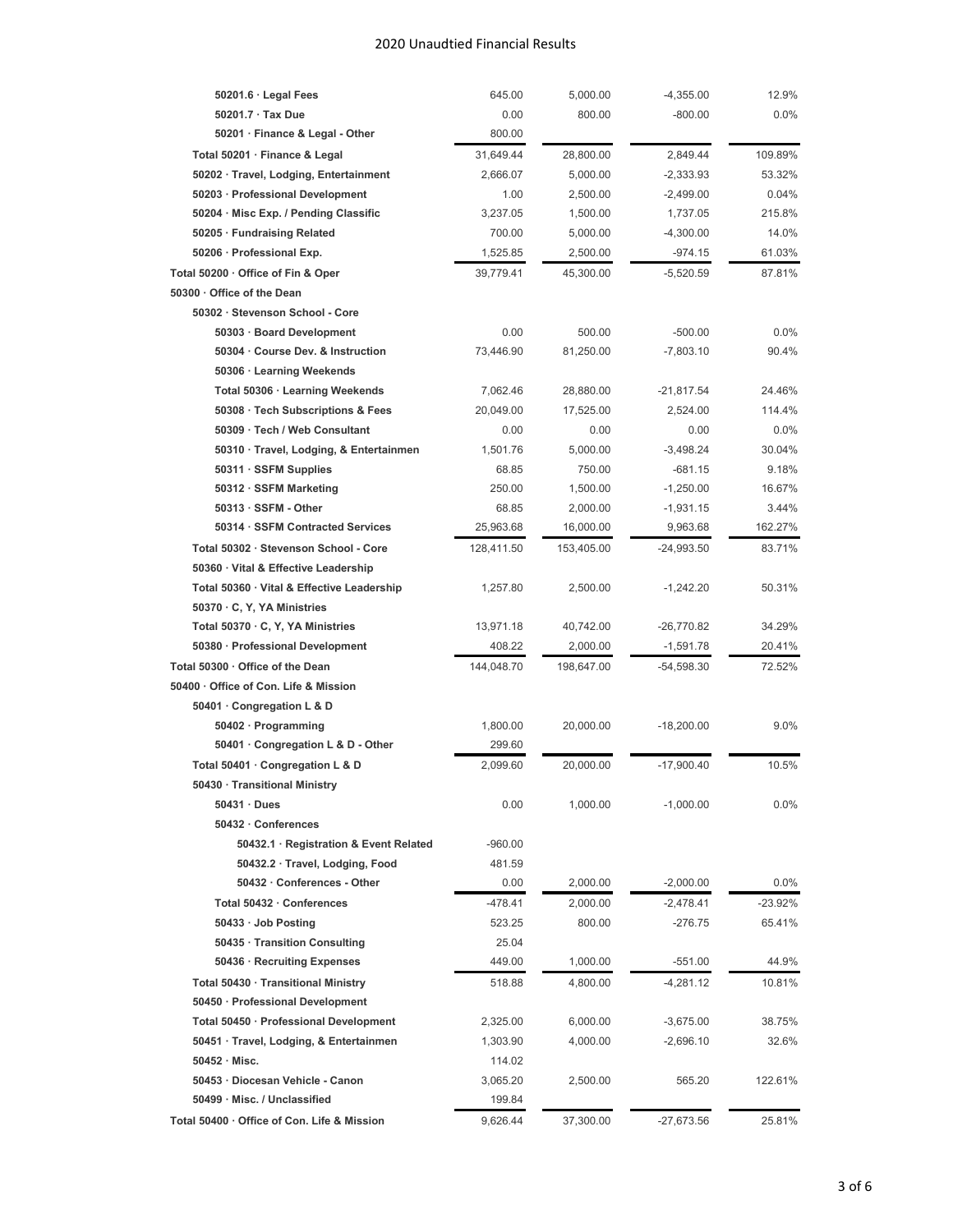**50500 · Communication & Events**

| 50501 Annual Convention                   |            |            |               |         |
|-------------------------------------------|------------|------------|---------------|---------|
| Total 50501 · Annual Convention           | 10,001.80  | 60,000.00  | -49,998.20    | 16.67%  |
| 50502 Diocese Conference & Seminars       | 0.00       | 5,000.00   | $-5,000.00$   | 0.0%    |
| 50503 · Clergy Conference                 |            |            |               |         |
| 50503 · Clergy Conference - Other         | 0.00       | 21,000.00  | $-21,000.00$  | 0.0%    |
| Total 50503 · Clergy Conference           | 1,070.60   | 21,000.00  | $-19,929.40$  | 5.1%    |
| 50504 · General Events                    | 4,089.46   |            |               |         |
| 50508 · Ordination                        | 1,350.00   |            |               |         |
| 50520.1 · Professional Development        | 75.00      | 2,500.00   | $-2,425.00$   | 3.0%    |
| 50520.2 · Professional Expenses           | 1,552.73   | 1,000.00   | 552.73        | 155.27% |
| 50520.3 · Travel, Lodging & Entertainment | 327.91     | 2,500.00   | $-2,172.09$   | 13.12%  |
| 50530 · Website                           |            |            |               |         |
| Total 50530 · Website                     | 1,454.85   | 16,000.00  | $-14,545.15$  | 9.09%   |
| 50535 Consultants & Outsources            | 6,420.00   |            |               |         |
| 50540 General Printing                    | 0.00       | 6,000.00   | $-6,000.00$   | 0.0%    |
| 50545 · Marketing Related Items           | 1,328.00   |            |               |         |
| 50599 · Misc. / Unclassified              | 1,735.27   |            |               |         |
| Total 50500 · Communication & Events      | 29,405.62  | 114,000.00 | $-84,594.38$  | 25.79%  |
| 50600 · Diocese Grants                    |            |            |               |         |
| 50605 · Construction Grants               | 7,500.00   | 40,000.00  | $-32,500.00$  | 18.75%  |
| 50610 · Bishop Missional Grants           | 4,826.78   | 25,000.00  | $-20,173.22$  | 19.31%  |
| 50615 · Parish Operating Grants           | 54,707.94  | 110,000.00 | -55,292.06    | 49.73%  |
| 50620 · College Outreach                  | 0.00       | 7,500.00   | $-7,500.00$   | $0.0\%$ |
| Total 50600 · Diocese Grants              | 67,034.72  | 182,500.00 | $-115,465.28$ | 36.73%  |
| 51000 · Shaped By Faith                   |            |            |               |         |
| 51010 · Programming                       | 3,017.25   |            |               |         |
| 51015 · Consultants                       | 200.00     |            |               |         |
| 51020 · Venue & Food                      | 240.00     | 3,000.00   | $-2,760.00$   | 8.0%    |
| 51025 · Printing & Supplies               | 1,661.05   | 10,000.00  | $-8,338.95$   | 16.61%  |
| 51030 · SBF Staff Related Expenses        |            |            |               |         |
| 51030.1 · Travel, Lodging, Food           | 3,668.97   | 8,500.00   | $-4,831.03$   | 43.16%  |
| 51030.2 · Professional Development        | 96.27      |            |               |         |
| Total 51030 · SBF Staff Related Expenses  | 3,765.24   | 8,500.00   | $-4,734.76$   | 44.3%   |
| 51040 · SSFM Couse Tution                 | 0.00       | 15,000.00  | $-15,000.00$  | 0.0%    |
| 51050 · SBF Project Funding               | 0.00       | 30,000.00  | $-30,000.00$  | 0.0%    |
| 51199 · Misc. / Unclassified              | 562.50     |            |               |         |
| Total 51000 · Shaped By Faith             | 9,446.04   | 66,500.00  | -57,053.96    | 14.21%  |
| 51100 · Diocese Expenses                  |            |            |               |         |
| 51101 · Archival Expenses                 | 16.07      | 3,000.00   | $-2,983.93$   | 0.54%   |
| 51103 Council of Churches                 | 0.00       | 2,500.00   | $-2,500.00$   | 0.0%    |
| 51104 · DFMS Assessment                   | 303,930.96 | 300,000.00 | 3,930.96      | 101.31% |
| 51105 · Ecumenical Interfaith             | 1,750.00   |            |               |         |
| 51109 · Province III                      | 7,092.00   | 3,000.00   | 4,092.00      | 236.4%  |
| 51110 · York Springs Property             | 0.00       | 3,000.00   | $-3,000.00$   | $0.0\%$ |
| 51111 · Liturgy & Music                   | 308.00     | 500.00     | $-192.00$     | 61.6%   |
| 51112 · Clergy Expense Related            | 151.53     |            |               |         |
| 51114 · Cathedral / Pro-Cathedral         | 3,143.00   | 6,000.00   | $-2,857.00$   | 52.38%  |
| Total 51100 · Diocese Expenses            | 316,391.56 | 318,000.00 | $-1,608.44$   | 99.49%  |
| 51200 · Diocesan Programs & Ext. Suppor   |            |            |               |         |
| 51202 · EARS                              | 0.00       | 35,000.00  | $-35,000.00$  | 0.0%    |
| 51203 · Social Justice & Equity           | 1,310.00   | 6,000.00   | $-4,690.00$   | 21.83%  |
| 51206 · Feed My Sheep                     | 500.00     | 3,000.00   | $-2,500.00$   | 16.67%  |
|                                           |            |            |               |         |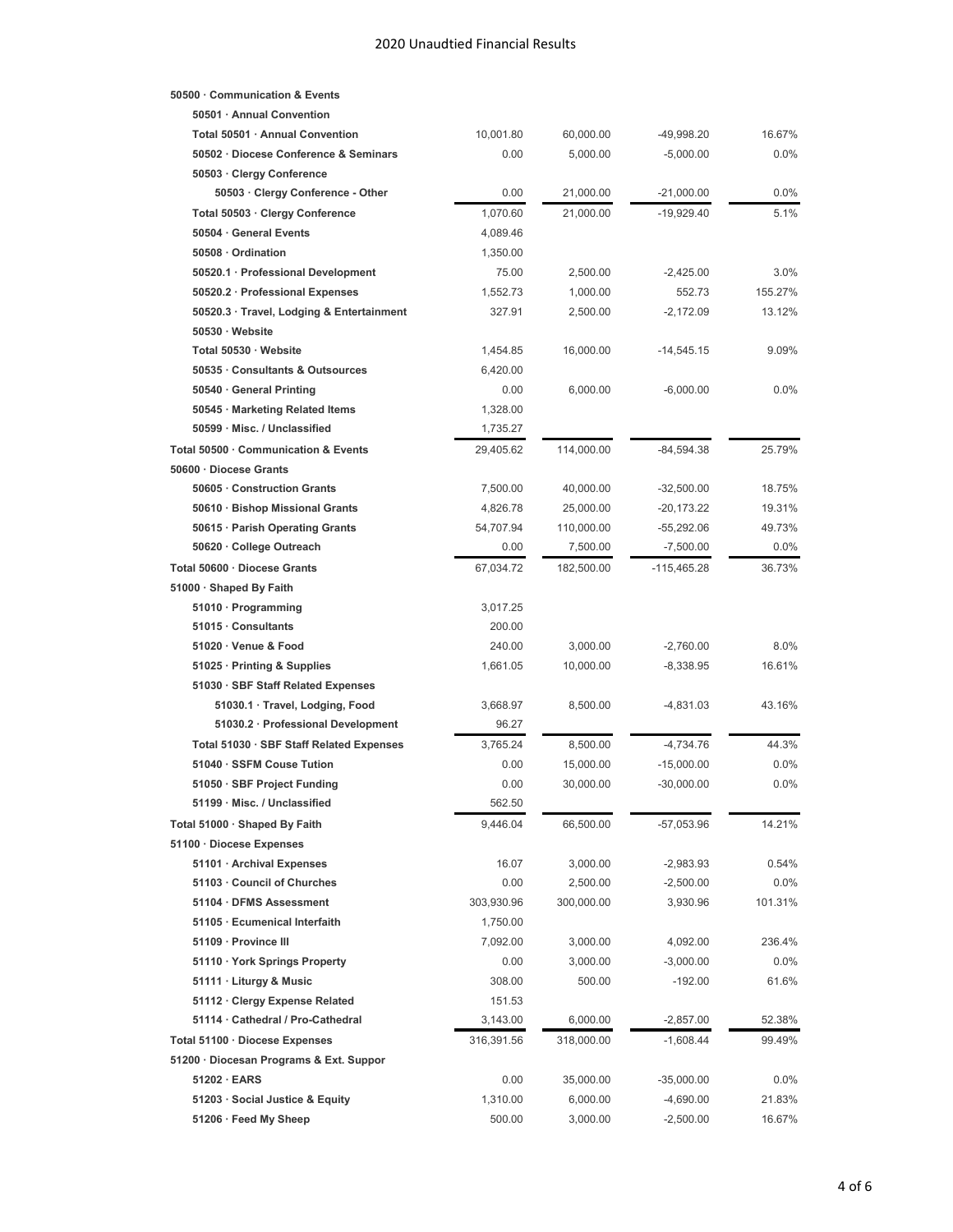| 51210 · VOAD                                  | 745.00     | 1,500.00   | $-755.00$    | 49.67%  |
|-----------------------------------------------|------------|------------|--------------|---------|
| 51211 · Leadership Support                    | 46,553.74  | 56,034.00  | $-9,480.26$  | 83.08%  |
| 51212 · Episcopal Home                        | 61,160.79  | 17,500.00  | 43,660.79    | 349.49% |
| 51214 · Migration Ministry Group              | 0.00       | 4,500.00   | $-4,500.00$  | 0.0%    |
| 51216 · At the Door                           | 1,249.08   |            |              |         |
| 51217 · Evangelism                            | 0.00       | 5,000.00   | $-5,000.00$  | 0.0%    |
| 51218 · Environmental Stewardship             | 0.00       | 5,000.00   | $-5,000.00$  | 0.0%    |
| 51219 · Seniors & Spirituality                | 0.00       | 1,000.00   | $-1,000.00$  | 0.0%    |
| 51220 · C, Y, YA External Support             | 1,250.00   |            |              |         |
| Total 51200 · Diocesan Programs & Ext. Suppor | 112,838.61 | 134,534.00 | $-21,695.39$ | 83.87%  |
| 52100 · General Office Expense                |            |            |              |         |
| 52101 · Office Supplies                       | 9,056.77   | 8,000.00   | 1,056.77     | 113.21% |
| 52102 · Postage                               | 4,013.82   | 4,000.00   | 13.82        | 100.35% |
| 52103 Diocese Pets                            | 1,007.05   |            |              |         |
| 52150 · Technology                            |            |            |              |         |
| 52151 · Equipment Leasing                     | 13,567.24  | 8,000.00   | 5,567.24     | 169.59% |
| 52152 · IT / Telecom Hardware                 | 13,610.41  | 13,000.00  | 610.41       | 104.7%  |
| 52153 · IT / Telecom Software                 | 2,028.71   | 2,000.00   | 28.71        | 101.44% |
| 52155 · IT Help Desk                          | 8,040.00   | 7,000.00   | 1,040.00     | 114.86% |
| 52156 · Telecom                               |            |            |              |         |
| 52156.1 · Broadband                           | 5,551.41   | 3,300.00   | 2,251.41     | 168.23% |
| $52156.2 \cdot$ Cellular                      | 7,041.82   | 6,000.00   | 1,041.82     | 117.36% |
| 52156.3 · IP Phone                            | 3,973.01   | 4,000.00   | $-26.99$     | 99.33%  |
| Total 52156 · Telecom                         | 16,566.24  | 13,300.00  | 3,266.24     | 124.56% |
| 52157 Web Site Services                       | 6,000.00   | 5,000.00   | 1,000.00     | 120.0%  |
| 52158 · IT Online Subscriptions               | 29,343.33  | 14,000.00  | 15,343.33    | 209.6%  |
| 52159 Diocese Database                        | 10,000.00  | 10,000.00  | 0.00         | 100.0%  |
| 52150 · Technology - Other                    | $-17.97$   |            |              |         |
| Total 52150 · Technology                      | 99,137.96  | 72,300.00  | 26,837.96    | 137.12% |
| Total 52100 · General Office Expense          | 113,215.60 | 84,300.00  | 28,915.60    | 134.3%  |
| 53100 · Building & Grounds                    |            |            |              |         |
| $53201 \cdot$ Grounds                         | 1,886.37   | 6,000.00   | $-4, 113.63$ | 31.44%  |
| 53202 · Cleaning & Maintenance                | 8,569.93   | 10,000.00  | $-1,430.07$  | 85.7%   |
| 53203 · HVAC                                  | 549.78     | 5,000.00   | $-4,450.22$  | 11.0%   |
| 53204 · Service Contracts                     | 2,332.44   | 3,000.00   | $-667.56$    | 77.75%  |
| 53205 · Office Furniture                      | 349.68     |            |              |         |
| 53206 · Major Office Improvements             | 0.00       | 25,000.00  | -25,000.00   | 0.0%    |
| 53207 · B&G Supplies                          | 1,193.54   |            |              |         |
| 53210 · Insurance                             | 20,907.00  | 8,000.00   | 12,907.00    | 261.34% |
| $53220 \cdot \text{Taxes}$                    | 24,646.46  | 25,000.00  | $-353.54$    | 98.59%  |
| 53230 · Utilities                             |            |            |              |         |
| 53230.1 · Utilities - Electric                | 13,595.94  | 15,000.00  | $-1,404.06$  | 90.64%  |
| 53230.2 · Utilities - Gas                     | 1,900.23   | 3,000.00   | $-1,099.77$  | 63.34%  |
| 53230.3 · Utilities - Sewer / Trash           | 1,822.80   | 1,800.00   | 22.80        | 101.27% |
| 53230.4 · Utilities - Water                   | 1,488.52   | 2,000.00   | $-511.48$    | 74.43%  |
| Total 53230 · Utilities                       | 18,807.49  | 21,800.00  | $-2,992.51$  | 86.27%  |
| 53250 · Episcopal Van                         | 154.10     |            |              |         |
| 53100 · Building & Grounds - Other            | 50.00      |            |              |         |
| Total 53100 · Building & Grounds              | 79,446.79  | 103,800.00 | -24,353.21   | 76.54%  |
| 54100 · Wellness & Legacy Medical             |            |            |              |         |
| 54101 · Clergy Legacy Med. Ins.               | 71,760.63  | 80,000.00  | -8,239.37    | 89.7%   |
|                                               |            |            |              |         |
| 54102 · Clergy Wellness Program               | 12,675.00  | 11,000.00  | 1,675.00     | 115.23% |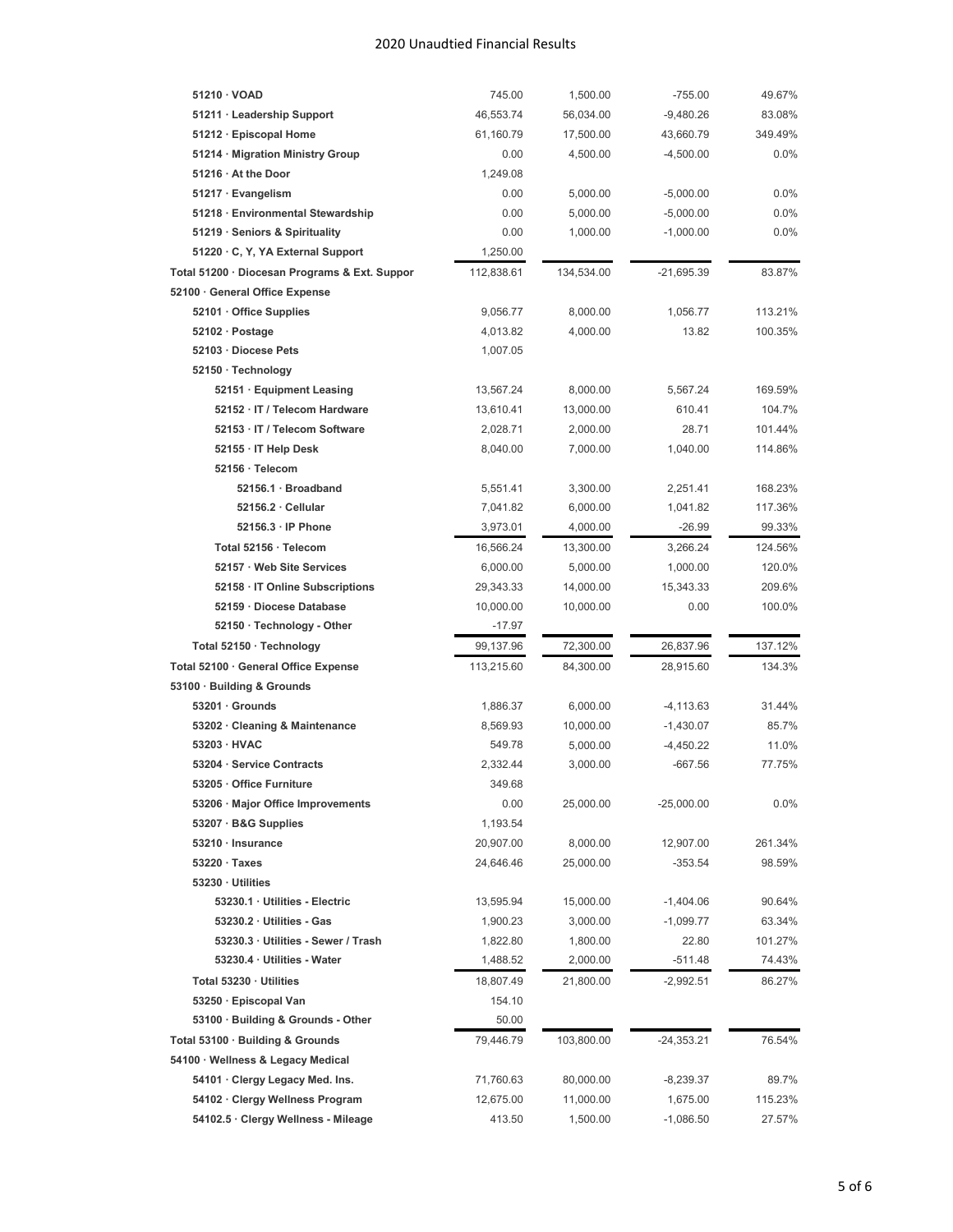| 54105 · Widow's Corp Direct Clergy Sup  | 7.372.00     |               |               |         |  |
|-----------------------------------------|--------------|---------------|---------------|---------|--|
| Total 54100 · Wellness & Legacy Medical | 92.221.13    | 92.500.00     | $-278.87$     | 99.7%   |  |
| 59900 · Salary & Benefits               |              |               |               |         |  |
| Total 59900 · Salary & Benefits         | 1.093.774.00 | 1.055.107.00  | 38.667.00     | 103.67% |  |
| 59920 · Non-Salary - Sycamore           | 9.800.00     | 11.662.00     | $-1.862.00$   | 84.03%  |  |
| <b>Total Expense</b>                    | 2,136,576.71 | 2,497,400.00  | $-360.823.29$ | 85.55%  |  |
| <b>Net Ordinary Income</b>              | $-60.450.44$ | $-377.426.00$ | 316,975.56    | 16.02%  |  |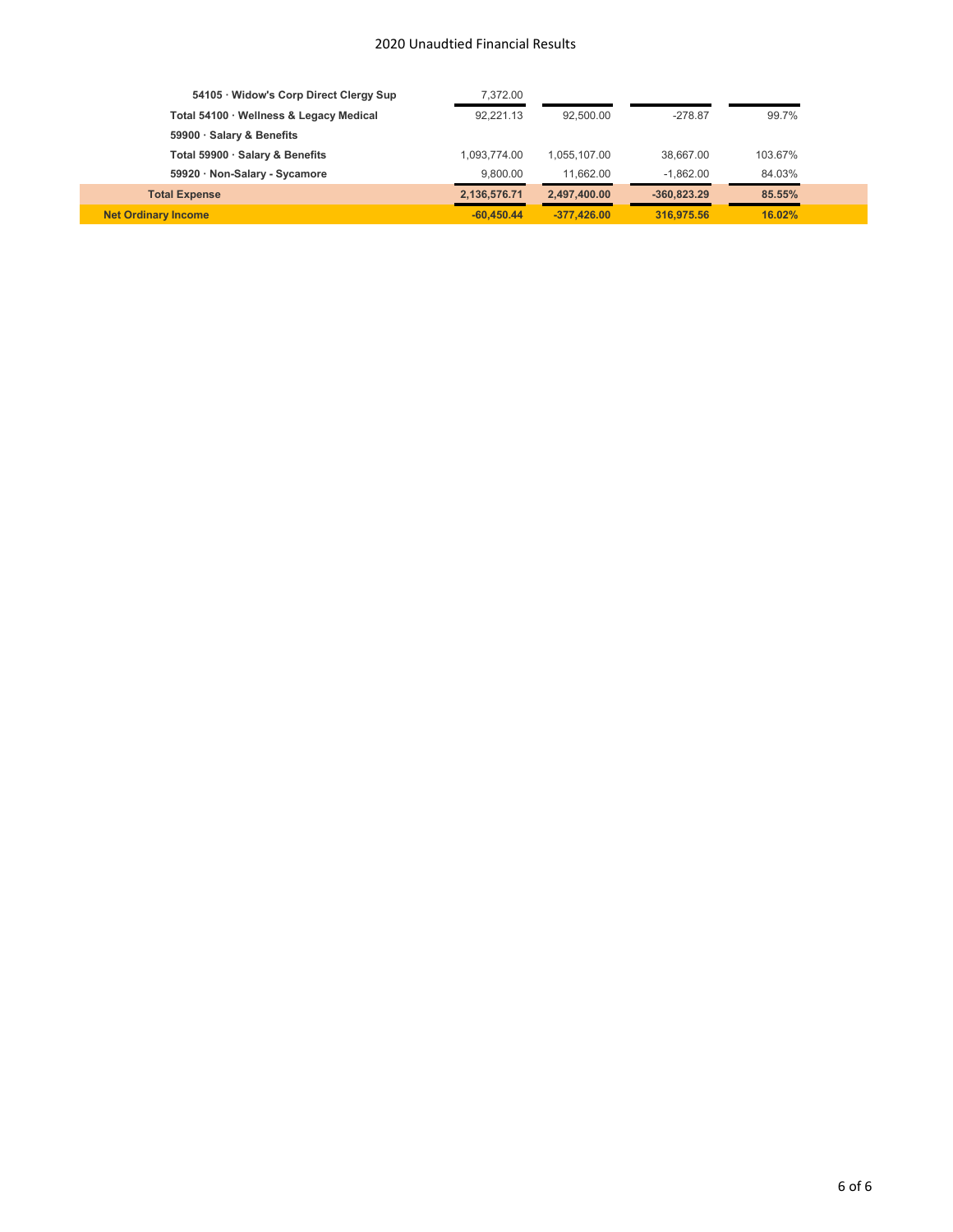### **DIOCESE OF CENTRAL PENNSYLVANIA - INVESTMENT ACCOUNTS UPDATED 12-31-2020**

| Church      | <b>Account Name</b>                       | <b>State Street Acct</b><br>Title                       | Account<br>Number | Control                | <b>Restriction</b><br>Type | Purpose                                                            | <b>Market Value</b><br>12/31/2020 |
|-------------|-------------------------------------------|---------------------------------------------------------|-------------------|------------------------|----------------------------|--------------------------------------------------------------------|-----------------------------------|
| <b>DCPA</b> | Baker Trust, Sarah                        | Sarah Baker Trust                                       | 44003-900-20      | Donor<br>Restricted    | Endowment                  | Stevenson School - Scholarships                                    | \$<br>63,895                      |
| <b>DCPA</b> | Baldwin/James Fund for<br>Seminarians     | Baldwin/James<br>Fund for<br>Seminarians                | 44003-900-01      | Donor<br>Restricted    | Endowment                  | Stevenson School - Scholarships                                    | \$<br>18,309                      |
| <b>DCPA</b> | Darlington Fund, Bishop & Mrs.            | Bishop & Mrs.<br>Darlington Fund                        | 44003-900-02      | Donor<br>Restricted    | Endowment                  | General Purpose                                                    | \$<br>34,926                      |
| <b>DCPA</b> | Heinz Endowment Fund, Oscar               | Oscar Heinz<br><b>Endowment Fund</b>                    | 44003-900-19      | Donor<br>Restricted    | Endowment                  | General Purpose                                                    | \$<br>637,127                     |
| <b>DCPA</b> | Hosfeld Fund, Mr. & Mrs. George           | Mr. & Mrs. George<br>Hosfeld                            | 44003-900-18      | Donor<br>Restricted    | Endowment                  | 1/2 St. Andrews, Shippensburg: 1/2<br>Episcopal Home, Shippensburg | \$<br>76,981                      |
| <b>DCPA</b> | Stevenson Fund, Doris                     | Doris Stevenson                                         | 44003-900-11      | Donor<br>Restricted    | Endowment                  | Stevenson School - Scholarships                                    | \$<br>31.279                      |
| <b>DCPA</b> | York Springs Church                       | York Springs<br>Church                                  | 44003-900-26      | Diocesan<br>Restricted | Quasi -<br>Endowment       | York Springs                                                       | \$<br>16.716                      |
| <b>DCPA</b> | Bishop Advance Work Fund                  | <b>Bishop Advance</b><br>Work Fund                      | 44003-900-03      | Diocesan<br>Restricted | Quasi -<br>Endowment       | Mission & Ministry - Bishop Determined                             | \$<br>144,970                     |
| <b>DCPA</b> | <b>Bishop Search</b>                      | <b>Bishop Search</b>                                    | 44003-900-09      | Diocesan<br>Restricted | Quasi -<br>Endowment       | <b>Bishop Search</b>                                               | \$<br>56,223                      |
| <b>DCPA</b> | Called to Grow Communication              | Called to Grow<br>Communication                         | 44003-900-27      | Diocesan<br>Restricted | Quasi -<br>Endowment       | Communications / Technology Related                                | \$<br>43,204                      |
| <b>DCPA</b> | Called to Grow Youth                      | Called to Grow<br>Youth                                 | 44003-900-28      | Diocesan<br>Restricted | Quasi -<br>Endowment       | Children, Youth & Young Adult                                      | \$<br>30,906                      |
| <b>DCPA</b> | Darlington Fund, Bishop                   | <b>Bishop Darlington</b><br>Fund                        | 44003-900-05      | Diocesan<br>Restricted | Quasi -<br>Endowment       | New Construction / Additions / Repair                              | \$<br>472,149                     |
| <b>DCPA</b> | Dean Fund, School of Christian<br>Studies | School of Christian<br><b>Studies Dean</b><br>Endowment | 44003-900-21      | Diocesan<br>Restricted | Quasi -<br>Endowment       | Stevenson School - General                                         | \$<br>69,087                      |
| <b>DCPA</b> | <b>ECW- Book of Remembrance</b>           | ECW-Book of<br>Remembrance                              | 44003-900-12      | ECW<br>Restricted      | Quasi -<br>Endowment       | Episcopal Church Women                                             | \$<br>38,330                      |
| <b>DCPA</b> | <b>Endowment Field Work</b>               | Endowment Field<br>Work                                 | 44003-900-13      | Diocesan<br>Restricted | Quasi -<br>Endowment       | Mission & Ministry - Bishop Determined                             | \$<br>1,467,638                   |
| <b>DCPA</b> | Episcopal Church Women                    | Episcopal Church<br>Women                               | 44003-900-14      | ECW<br>Restricted      | Quasi -<br>Endowment       | Episcopal Church Women                                             | \$<br>14,060                      |
| <b>DCPA</b> | Episcopal Ministry at PSU                 | <b>Episcopal Ministry</b><br>at PSU                     | 44003-900-15      | Diocesan<br>Restricted | Quasi -<br>Endowment       | <b>College Ministry</b>                                            | \$<br>46,234                      |
| <b>DCPA</b> | <b>General Convention Reserve</b>         | <b>General Convention</b><br>Reserve                    | 44003-900-29      | Diocesan<br>Restricted | Quasi -<br>Endowment       | Convention                                                         | \$<br>3,475                       |
| <b>DCPA</b> | Hiestand Fund, Bishop                     | <b>Bishop Hiestand</b><br>(Loan Fund)                   | 44003-900-07      | Diocesan<br>Restricted | Quasi -<br>Endowment       | Parish Loan - Property                                             | \$<br>2,367,681                   |
| <b>DCPA</b> | Honoman Fund, Bishop                      | Bishop Honoman<br>Fund                                  | 44003-900-08      | Diocesan<br>Restricted | Quasi -<br>Endowment       | Mission & Ministry                                                 | \$<br>546,453                     |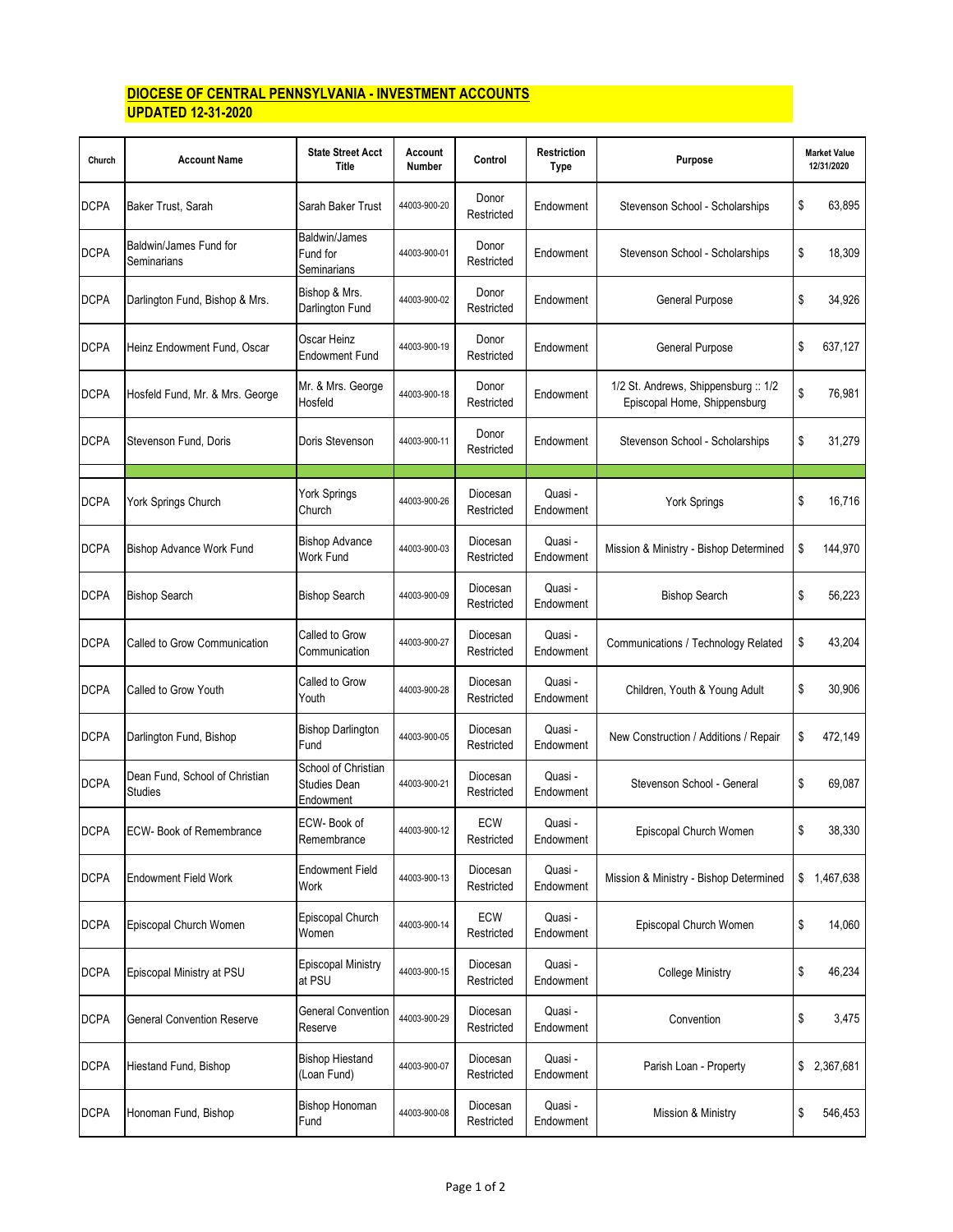| Church      | <b>Account Name</b>                                              | <b>State Street Acct</b><br><b>Title</b>                      | Account<br><b>Number</b> | Control                | <b>Restriction</b><br><b>Type</b> | Purpose                                                                                                                         | <b>Market Value</b><br>12/31/2020 |
|-------------|------------------------------------------------------------------|---------------------------------------------------------------|--------------------------|------------------------|-----------------------------------|---------------------------------------------------------------------------------------------------------------------------------|-----------------------------------|
| <b>DCPA</b> | Lambeth Conference Reserve                                       | Lambeth<br>Conference<br>Reserve                              | 44003-900-31             | Diocesan<br>Restricted | Quasi -<br>Endowment              | Lambeth & House of Bishops Meetings                                                                                             | \$<br>40,526                      |
| <b>DCPA</b> | Leadership Endowment Fund                                        | Leadership<br><b>Endowment Fund</b>                           | 44003-900-17             | Diocesan<br>Restricted | Quasi -<br>Endowment              | Leadership Development / Cong. Training   \$                                                                                    | 65,583                            |
| <b>DCPA</b> | Lloyd Memorial Fund, Kermit L.                                   | Kermit L Lloyd<br>Memorial                                    | 44003-900-16             | Diocesan<br>Restricted | Quasi -<br>Endowment              | Stevenson School - General                                                                                                      | \$<br>300,982                     |
| <b>DCPA</b> | McNutt Fund, Bishop Charlie                                      | <b>Bishop Charlie</b><br><b>McNutt Endowment</b>              | 44003-900-04             | Diocesan<br>Restricted | Quasi -<br>Endowment              | Domestic & Foreign Missionary Society                                                                                           | \$<br>316,219                     |
| <b>DCPA</b> | St. Mary's Bastion Fund for Mission<br>and Ministry of the Dioce | St. Mary's Bastion<br>Fund for Mission<br>and Ministry of the | 44003-900-22             | Diocesan<br>Restricted | Quasi -<br>Endowment              | Mission & Ministry - St. Mary's - Finance<br><b>Committee Determined Grants</b>                                                 | \$<br>412,174                     |
| <b>DCPA</b> | St. Mary's Heether Fund for C, Y &<br>YA                         | St. Mary's Heether<br>Fund for C, Y & YA                      | 44003-900-23             | Diocesan<br>Restricted | Quasi -<br>Endowment              | Children, Youth & Young Adult                                                                                                   | \$<br>124,479                     |
| <b>DCPA</b> | St. Mary's Property Fund for SCS<br>Scholarships                 | St. Mary's Property<br>Fund for SCS<br>Scholarships           | 44003-900-24             | Diocesan<br>Restricted | Quasi -<br>Endowment              | Stevenson School - Scholarships                                                                                                 | \$<br>269,329                     |
| <b>DCPA</b> | Stevenson Fund, Bishop Dean                                      | <b>Bishop Dean</b><br>Stevenson                               | 44003-900-06             | Diocesan<br>Restricted | Quasi -<br>Endowment              | Social Ministries - Poor & Disadvantaged                                                                                        | \$<br>585,144                     |
| <b>DCPA</b> | <b>STV Endowment Fund</b>                                        | <b>STV Endowment</b><br>Fund                                  | 44003-900-25             | Diocesan<br>Restricted | Quasi -<br>Endowment              | 2/7 World Outreach :: 2/7 Young Ministry<br>:: 2/7 Amoung the Aging :: 1/7 Leadership<br>Development - Can be unrestricted now. | \$<br>1,557,357                   |
| <b>DCPA</b> | Wyatt-Brown Fund, Bishop                                         | <b>Bishop Wyatt-Brown</b>                                     | 44003-900-10             | Diocesan<br>Restricted | Quasi -<br>Endowment              | Mission & Ministry - Bishop Determined                                                                                          | \$<br>118,970                     |
|             |                                                                  |                                                               |                          |                        |                                   |                                                                                                                                 |                                   |
| <b>DCPA</b> | <b>Incorporated Trustees Fund</b>                                | Incorporated<br><b>Trustees Fund</b>                          | 44003-900-30             | Unrestricted           | Unrestricted                      | <b>Bishop Determined</b>                                                                                                        | \$<br>764,630                     |
|             |                                                                  |                                                               |                          |                        |                                   |                                                                                                                                 |                                   |
|             |                                                                  |                                                               |                          |                        |                                   |                                                                                                                                 | \$10,735,038                      |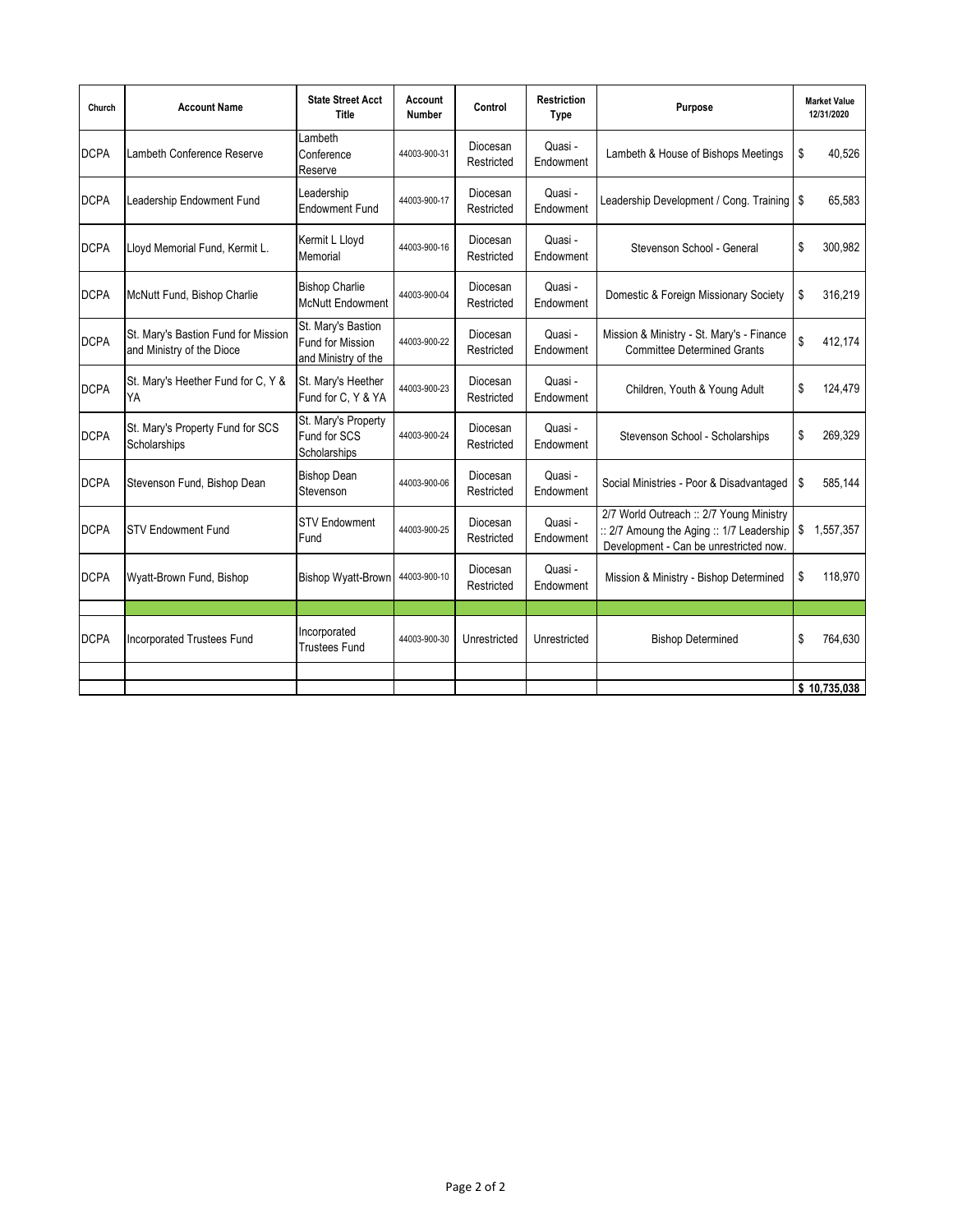

### **EPISCOPAL DIOCESE OF CENTRAL PENNSYLVANIA**

**Account Number:** XXXX44003

**Primary Contact:** Brad Roberts Phone, 800-697-2858 **Secondary Contact:** Josh Anderson Phone, 800-697-2858 **Statement Date:** December 31, 2020

DIOCESE OF CENTRAL PENNSYLVANIA ATTN: CHAD LINDER PO BOX 1197 HARRISBURG PA 17108-1937

| <b>Account Summary</b>        | <b>Current Month</b> | Year-to-Date   |
|-------------------------------|----------------------|----------------|
| <b>Beginning Market Value</b> | 26,780,718.17        | 26,465,249.77  |
| Contributions                 | 100.00               | 437,541.82     |
| Payments and Taxes            | (20, 117.66)         | (1,081,915.30) |
| Fees                          | 0.00                 | (122, 924.30)  |
| Income Earned                 | 11,731.61            | 65,037.67      |
| <b>Other Activity</b>         | 0.00                 | 0.00           |
| Appreciation/(Depreciation)   | 1,107,559.01         | 2,117,001.47   |
| <b>Ending Market Value</b>    | 27,879,991.13        | 27,879,991.13  |

--- no inserts ---

-- no inserts

ALGPBPHMHLGPFJBKAPFIEIDNGLEPAPGK AGGMOCOOIOOGGCOKACCMMOKCAMAMIAOK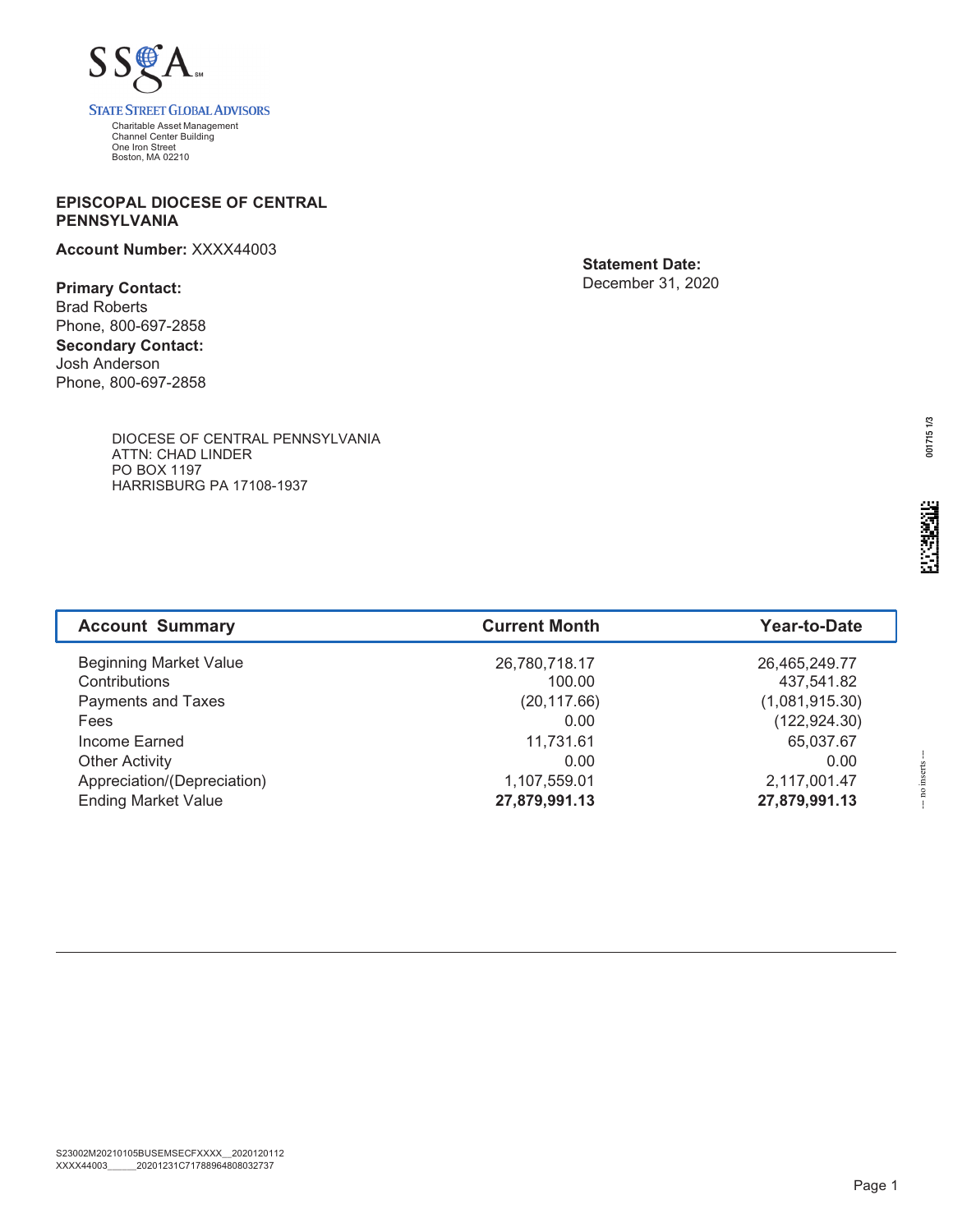### **Current Asset Allocation**

| Large Cap Equities            | 33.9%  |
|-------------------------------|--------|
| Small/ Mid Cap Equities       | 11.2%  |
| <b>International Equities</b> | 29.4%  |
| <b>REIT</b>                   | 1.0%   |
| Fixed Income                  | 23.8%  |
| <b>Cash Equivalents</b>       | 0.7%   |
| Total                         | 100.0% |
|                               |        |



| <b>Account Holdings</b> |                                                                                             |                 |                   |                     |  |  |  |  |  |
|-------------------------|---------------------------------------------------------------------------------------------|-----------------|-------------------|---------------------|--|--|--|--|--|
| <b>Units</b>            |                                                                                             | Income<br>Yield | <b>Book Value</b> | <b>Market Value</b> |  |  |  |  |  |
| 216,086.994             | DJ-UBS ROLL SELECT COMMODITY INDEX SM - ZVMF<br><b>CUSIP: 923RKZ907</b>                     | $0.0\%$         | 1,383,744.21      | 1,380,363.72        |  |  |  |  |  |
| 41,335.346              | S & P 500 COMMON TRUST FUND - CM10CTF<br>CUSIP: 783789969                                   | 0.0%            | 4,158,221.86      | 8,077,133.29        |  |  |  |  |  |
| 20,015.867              | S&P MID CAP LENDING CTF - CMJ7<br>CUSIP: 78599P993                                          | 0.0%            | 806,699.94        | 1,439,401.04        |  |  |  |  |  |
| 38,467.762              | SMALL CAP INDEX PLUS CTF - CMY9<br>CUSIP: 83199Z984                                         | 0.0%            | 1,181,320.07      | 1,687,619.19        |  |  |  |  |  |
| 20,805.452              | ACTIVE INTL SMALL CAP SL CTF - ZV99<br>CUSIP: 00599B995                                     | 0.0%            | 876,820.06        | 1,179,169.80        |  |  |  |  |  |
| 30,278.722              | DAILY ACTIVE EMERGING MKT CTF - ZV96NON<br>CUSIP: 29099F982                                 | 0.0%            | 978,097.98        | 1,100,540.71        |  |  |  |  |  |
| 101,887.635             | EAFE INDEX CTF - ECTF<br>CUSIP: 269991972                                                   | 0.0%            | 2,081,727.54      | 2,401,797.22        |  |  |  |  |  |
| 39,042.083              | EMERGING MARKETS MSCI NON LENDING FUND -<br><b>EMFUNL</b><br>CUSIP: 290924935               | 0.0%            | 1,175,415.68      | 1,402,664.92        |  |  |  |  |  |
| 107,955.811             | INTERNATIONAL ALPHA SELECT CTF - ZVAL<br>CUSIP: 005994918                                   | 0.0%            | 1,688,051.66      | 2,110,752.02        |  |  |  |  |  |
| 2,992.619               | <b>REIT INDEX CTF - CMT3</b><br>CUSIP: 759993934                                            | 0.0%            | 132,676.41        | 133,701.24          |  |  |  |  |  |
| 4,183.000               | SPDR DOW JONES INTL REAL ESTATE FUND<br>CUSIP: 78463X863                                    | 2.9%            | 160,834.59        | 142,598.47          |  |  |  |  |  |
| 83,121.373              | INTERMEDIATE CREDIT INDEX CTF - CM1S<br>CUSIP: 45899B542                                    | 0.0%            | 1,298,777.55      | 1,369,923.35        |  |  |  |  |  |
| 78,983.282              | PASSIVE BOND MARKET SL CTF - CMQ9<br>CUSIP: 702993916                                       | 0.0%            | 1,248,951.18      | 1,459,137.15        |  |  |  |  |  |
| 107,674.218             | PASSIVE HIGH YIELD CTF - CM3Y<br>CUSIP: 43299F940                                           | 0.0%            | 1,428,665.55      | 1,612,744.44        |  |  |  |  |  |
| 161,262.113             | TCW EMERGING MARKETS INCOME FUND I<br>CUSIP: 87234N765                                      | 4.0%            | 1,250,065.43      | 1,372,340.58        |  |  |  |  |  |
| 47,763.074              | TREASURY INFLATION PROTECTED SECURITIES<br><b>INDEX CTF FUND - CMY5</b><br>CUSIP: 88899D951 | 0.0%            | 693,634.66        | 825,011.58          |  |  |  |  |  |

algeb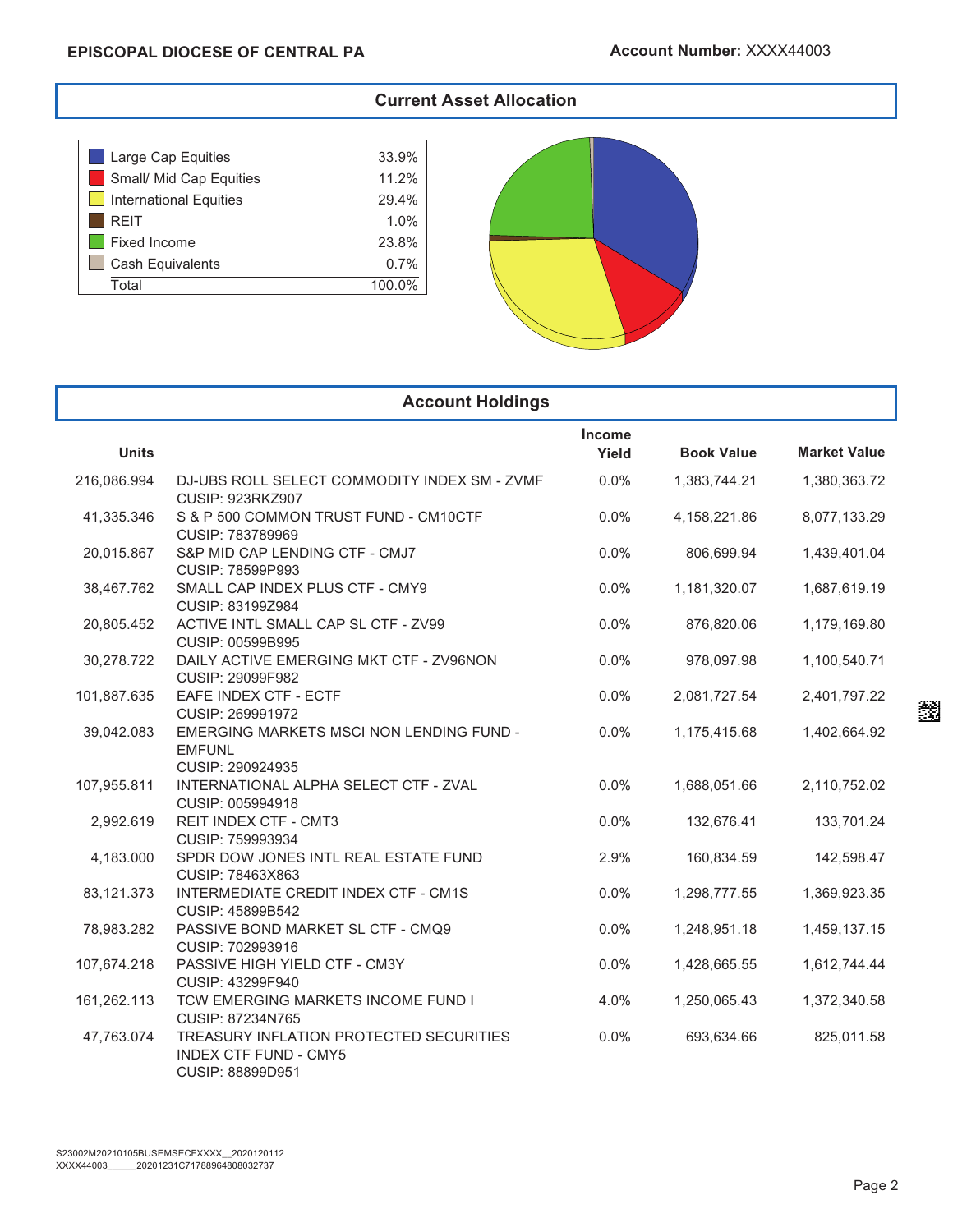| <b>Account Holdings (continued)</b> |                        |                   |                     |  |  |  |  |  |
|-------------------------------------|------------------------|-------------------|---------------------|--|--|--|--|--|
| Units                               | <b>Income</b><br>Yield | <b>Book Value</b> | <b>Market Value</b> |  |  |  |  |  |
| <b>INCOME CASH</b>                  | $0.0\%$                | 6.744.13          | 6.744.13            |  |  |  |  |  |
| PRINCIPAL CASH                      | $0.0\%$                | 178.348.28        | 178.348.28          |  |  |  |  |  |
| <b>TOTAL ACCOUNT</b>                | 0.2%                   | 20,728,796.78     | 27,879,991.13       |  |  |  |  |  |

| <b>Transaction Detail</b>  |                                                                                      |              |  |  |  |  |
|----------------------------|--------------------------------------------------------------------------------------|--------------|--|--|--|--|
| <b>Contributions:</b>      |                                                                                      |              |  |  |  |  |
| 12/18/2020                 | <b>CASH RECEIPT</b><br>#44003-0070-01                                                | 100.00       |  |  |  |  |
|                            | <b>TOTAL</b>                                                                         | 100.00       |  |  |  |  |
| <b>Payments and Taxes:</b> |                                                                                      |              |  |  |  |  |
| 12/09/2020                 | <b>DISBURSEMENT</b>                                                                  | (10,000.00)  |  |  |  |  |
|                            | PAID TO THE CHURCH OF THE TRANSFIGURATION                                            |              |  |  |  |  |
|                            | CLIENT REQUESTED DISTRIBUTION                                                        |              |  |  |  |  |
| 12/15/2020                 | <b>DISBURSEMENT</b>                                                                  | (673.00)     |  |  |  |  |
|                            | PAID TO ST. JAMES EPISCOPAL CHURCH                                                   |              |  |  |  |  |
|                            | PAID FOR DIOCESE OF CENTRAL PENNSYLVANIA                                             |              |  |  |  |  |
|                            | ST. JAMES EXCHANGE                                                                   |              |  |  |  |  |
| 12/15/2020                 | <b>DISBURSEMENT</b>                                                                  | (2, 117.00)  |  |  |  |  |
|                            | PAID TO ST. JAMES EPISCOPAL CHURCH                                                   |              |  |  |  |  |
|                            | PAID FOR DIOCESE OF CENTRAL PENNSYLVANIA<br>PAUL EVALYN/GEORGE VANDINE MEMORIAL FUND |              |  |  |  |  |
| 12/15/2020                 | <b>DISBURSEMENT</b>                                                                  |              |  |  |  |  |
|                            | PAID TO CHRIST EPISCOPAL CHURCH                                                      | (299.25)     |  |  |  |  |
|                            | PAID FOR DIOCESE OF CENTRAL PENNSYLVANIA                                             |              |  |  |  |  |
| 12/15/2020                 | <b>DISBURSEMENT</b>                                                                  | (1,026.94)   |  |  |  |  |
|                            | PAID TO CHRIST EPISCOPAL CHURCH                                                      |              |  |  |  |  |
|                            | PAID FOR DIOCESE OF CENTRAL PENNSYLVANIA                                             |              |  |  |  |  |
|                            | CHRIST CHURCH WILLIAMSPORT FUND                                                      |              |  |  |  |  |
| 12/15/2020                 | <b>DISBURSEMENT</b>                                                                  | (6,001.47)   |  |  |  |  |
|                            | PAID TO CHRIST EPISCOPAL CHURCH                                                      |              |  |  |  |  |
|                            | PAID FOR DIOCESE OF CENTRAL PENNSYLVANIA                                             |              |  |  |  |  |
|                            | CHRIST CHURCH ENDOWMENT FUND                                                         |              |  |  |  |  |
|                            | <b>TOTAL</b>                                                                         | (20, 117.66) |  |  |  |  |
| <b>Income Earned:</b>      |                                                                                      |              |  |  |  |  |
| 12/02/2020                 | <b>CASH DIVIDEND</b>                                                                 | 4,974.69     |  |  |  |  |
|                            | TCW EMERGING MARKETS INCOME FUND I                                                   |              |  |  |  |  |
|                            | REC DT: 11/27/2020 PAY DT: 11/30/2020                                                |              |  |  |  |  |
| 12/03/2020                 | <b>CASH DIVIDEND</b>                                                                 | 12.79        |  |  |  |  |
|                            | STATE STR INSTL INVT TR US GOVT MMK G                                                |              |  |  |  |  |
|                            | REC DT: 12/01/2020 PAY DT: 12/01/2020                                                |              |  |  |  |  |
| 12/21/2020                 | <b>SECURITIES LENDING INCOME</b>                                                     | 7.54         |  |  |  |  |
|                            | NOVEMBER SEC LENDING CMJ7                                                            |              |  |  |  |  |
| 12/21/2020                 | <b>SECURITIES LENDING INCOME</b>                                                     | 0.45         |  |  |  |  |
|                            | <b>NOVEMBER SEC LENDING CMQ9</b>                                                     |              |  |  |  |  |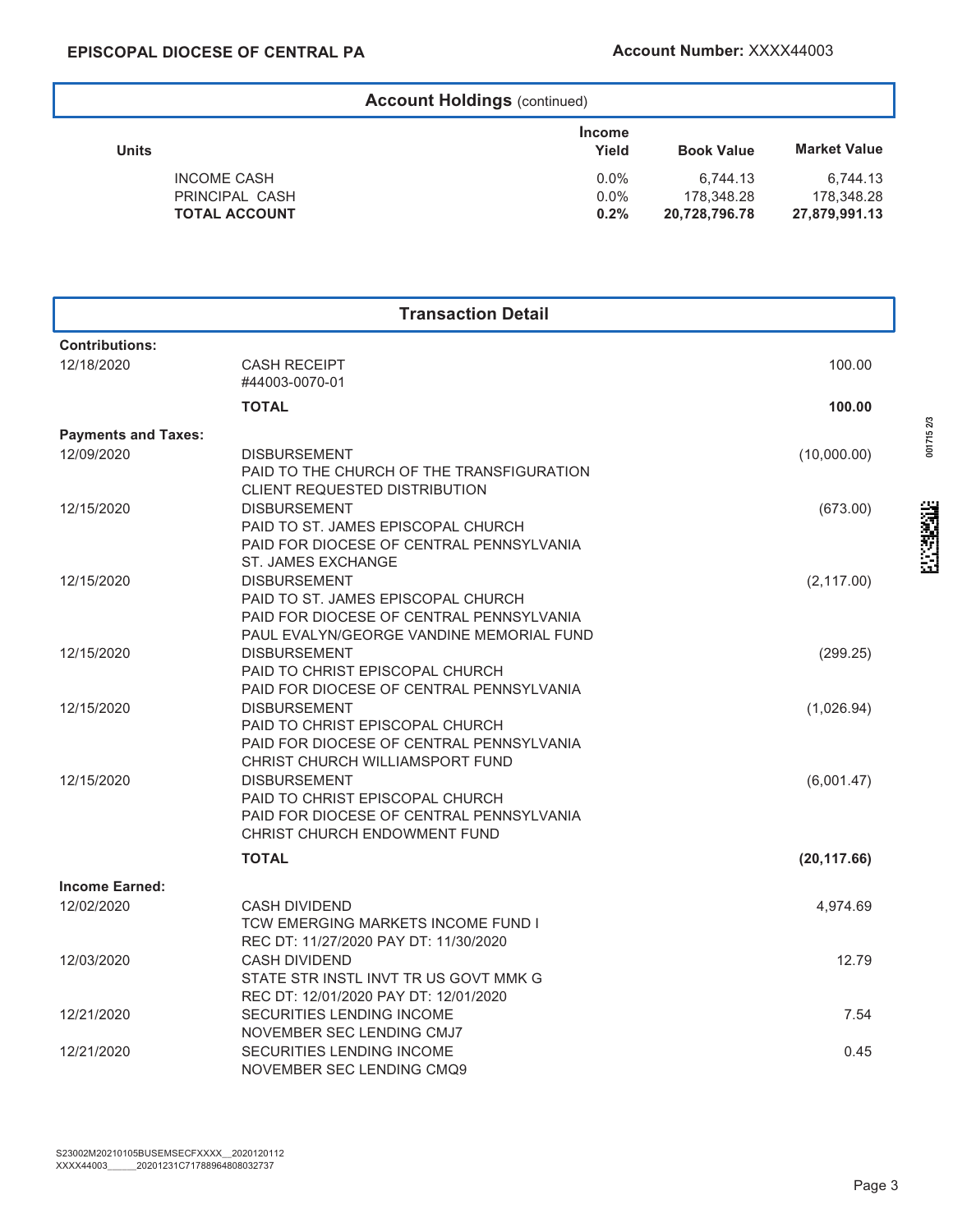### **Transaction Detail** (continued) **Income Earned:** (continued) 12/21/2020 SECURITIES LENDING INCOME NOVEMBER SEC LENDING CMY9 52.58 12/21/2020 SECURITIES LENDING INCOME NOVEMBER SEC LENDING ZV99 18.77 12/24/2020 CASH DIVIDEND SPDR DOW JONES INTL REAL ESTATE FUND REC DT: 12/22/2020 PAY DT: 12/24/2020 956.11 12/30/2020 CASH DIVIDEND TCW EMERGING MARKETS INCOME FUND I REC DT: 12/28/2020 PAY DT: 12/29/2020 5,708.68 **TOTAL 11,731.61 Other Activity:** 12/09/2020 TRANSFER TO TRANSFERRED TO PORTFOLIO 52-044003.2 PAID FOR PRINCIPAL TRANSFER (5,049.36) 12/09/2020 TRANSFER FROM TRANSFERRED FROM PORTFOLIO 52-044003.1 5,049.36 **TOTAL 0.00 Asset Trading:** 12/10/2020 PURCHASE SETTLEMENT 9,594.632 SHARES TCW EMERGING MARKETS INCOME FUND I UNITS 9,594.632 (81,074.64) 12/11/2020 PURCHASE SETTLEMENT 6,197.509 SHARES INTERMEDIATE CREDIT INDEX CTF - CM1S UNITS 6,197.509 (101,676.33) 12/11/2020 PURCHASE SETTLEMENT 3,517.944 SHARES SMALL CAP INDEX PLUS CTF - CMY9 UNITS 3,517.944 (150,071.38) 12/11/2020 SALE SETTLEMENT 30,018.965 SHARES TREASURY INFLATION PROTECTED SECURITIES INDEX CTF FUND - CMY5 REALIZED GAIN/(LOSS) \$78,760.65 UNITS (30,018.965) 514,708.19 12/15/2020 PURCHASE SETTLEMENT 6,364.996 SHARES EMERGING MARKETS MSCI NON LENDING FUND - EMFUNL UNITS 6,364.996 (221,177.24) **TOTAL (39,291.40)**

er<br>De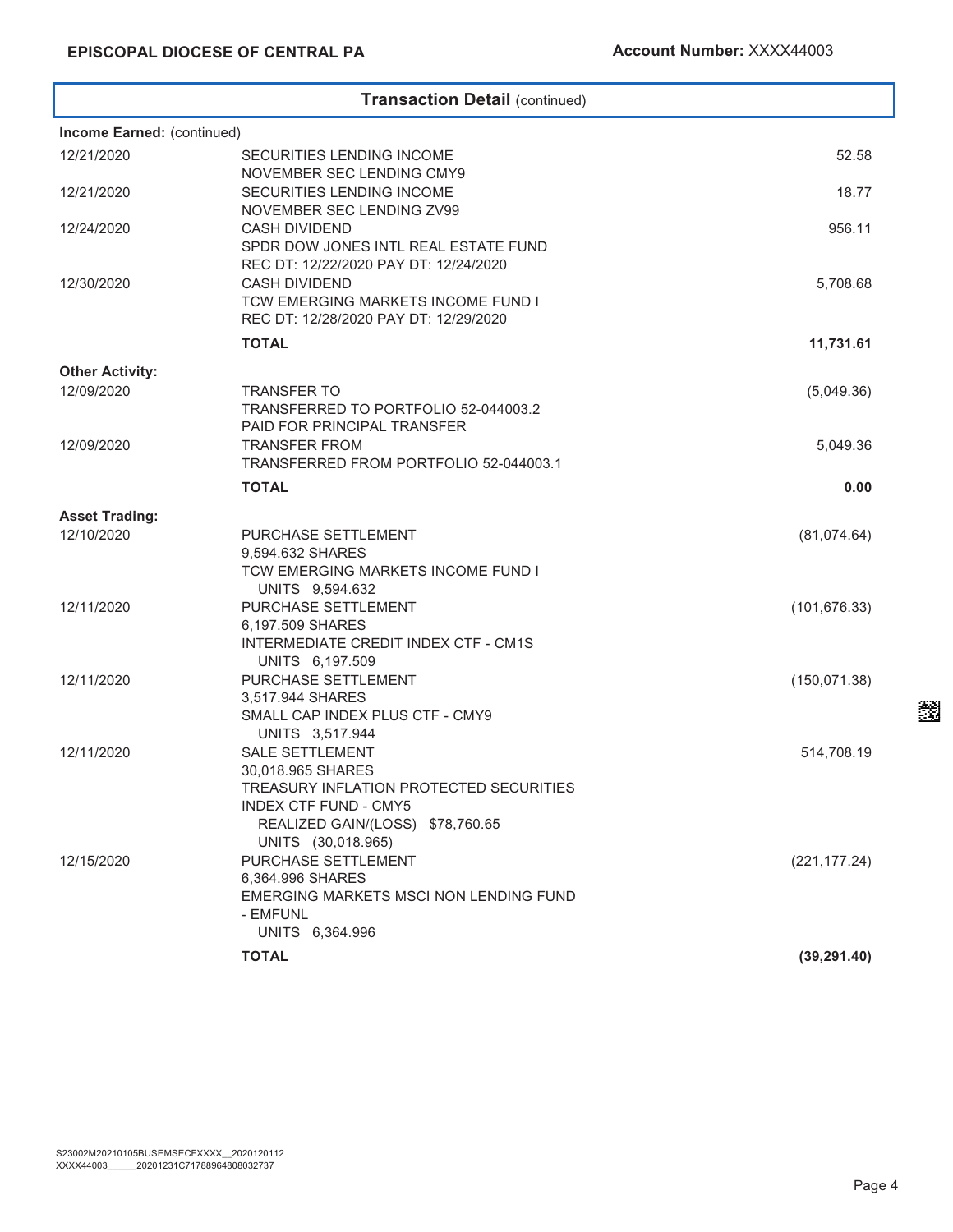

### **Important Information About Your Account Statement (Statement Disclosure)**

### **Our Responsibilities**

This Statement is being furnished to you as the owner or beneficiary of the referenced account (or as an agent or designee) pursuant to an agreement with State Street Bank and Trust Company ("State Street", "we" or "us"). We do not assume any liability (expressed or implied) to you by providing this Statement nor do we make any representations or warranties (expressed or implied) concerning the accuracy, completeness or timeliness of the information provided. We have not retained an independent valuation agent and do not assume any liability for asset values reported by us or a third party. Unless otherwise noted, defined terms used in this Statement Disclosure shall have the meaning assigned to them in the agreement with State Street.

### **Responsibility to Review Statements**

It is important that you read this Statement closely and notify us promptly if you notice anything that you believe or suspect to be inaccurate or suspicious. If you do not notify us of any discrepancies or concerns within ninety (90) days of the Statement date, we will not be liable or responsible for any losses related to matters reflected in the Statement.

To report discrepancies we can be reached at 1-800-635-9001 or such number as we may provide from time to time.

### **Third Parties**

Some of the information in this Statement may include information provided by third parties, including valuations. Accordingly, valuations reflected on the Statement for certain assets may be different from valuations (including current prices) reported for the same or similar holdings reported to others. We are not liable for losses caused by the errors or discrepancies of third parties.

### **Risks**

Your investments involve risks for which you are fully responsible. Not all of your investments may be insured. Mutual fund shares, pooled funds and other investments are not guaranteed by, nor obligations of ours, State Street or any of its affiliates and are subject to investment risk, including possible loss of principal. Please note that although money markets funds seek to preserve the value of your investments at \$1 per share, it is possible to lose money by investing in them. Before making any investment decisions in relations to the referenced Account (or any tax planning or reporting) you should seek independent legal, tax, accounting and other professional advice as appropriate in relation to your investments.

### **Disclosure**

This Account may have held one or more State Street common trust funds or pooled funds during the year. The most recent annual reports of these funds are available in this office. A copy of any relevant report will be sent to you at no cost to you upon your request.

State Street may hold Account assets in shares in money market and other mutual funds from which State Street or an affiliate receives compensation based on a percentage of assets in recognition of performing shareholder servicing functions which such funds would otherwise have to provide themselves. Such compensation shall be in addition too, and will not be offset against or reduced by, the fees received by State Street with respect to the Account.

ALGPROSTIC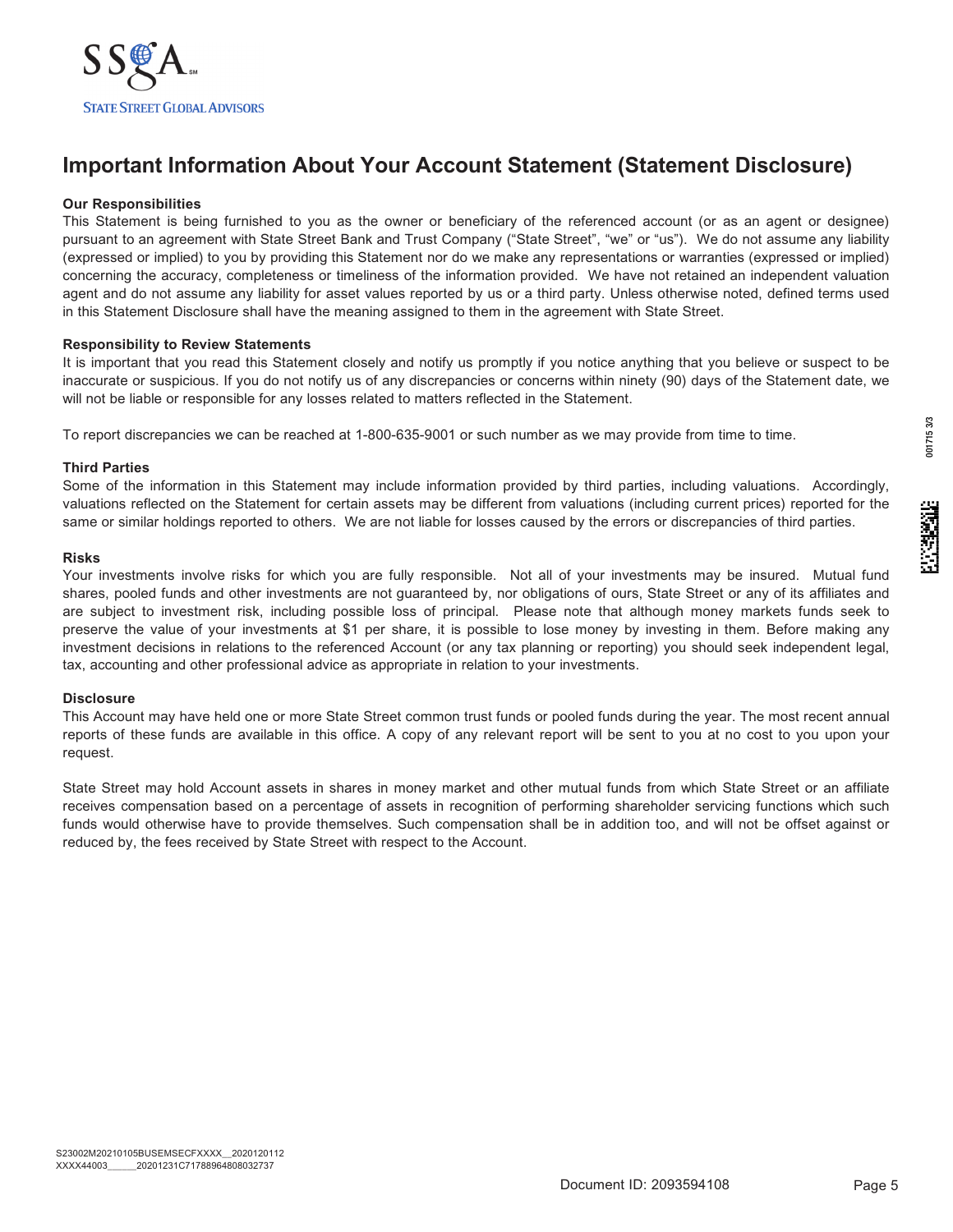# **Episcopal Church FoundationEpiscopal Diocese of Central PA**

# **Performance Metrics Report**

This material is solely for the private use of Episcopal Church Foundation. For Investment Professional Use Only.All the information contained in this presentation is as of date Indicated unless otherwise noted.

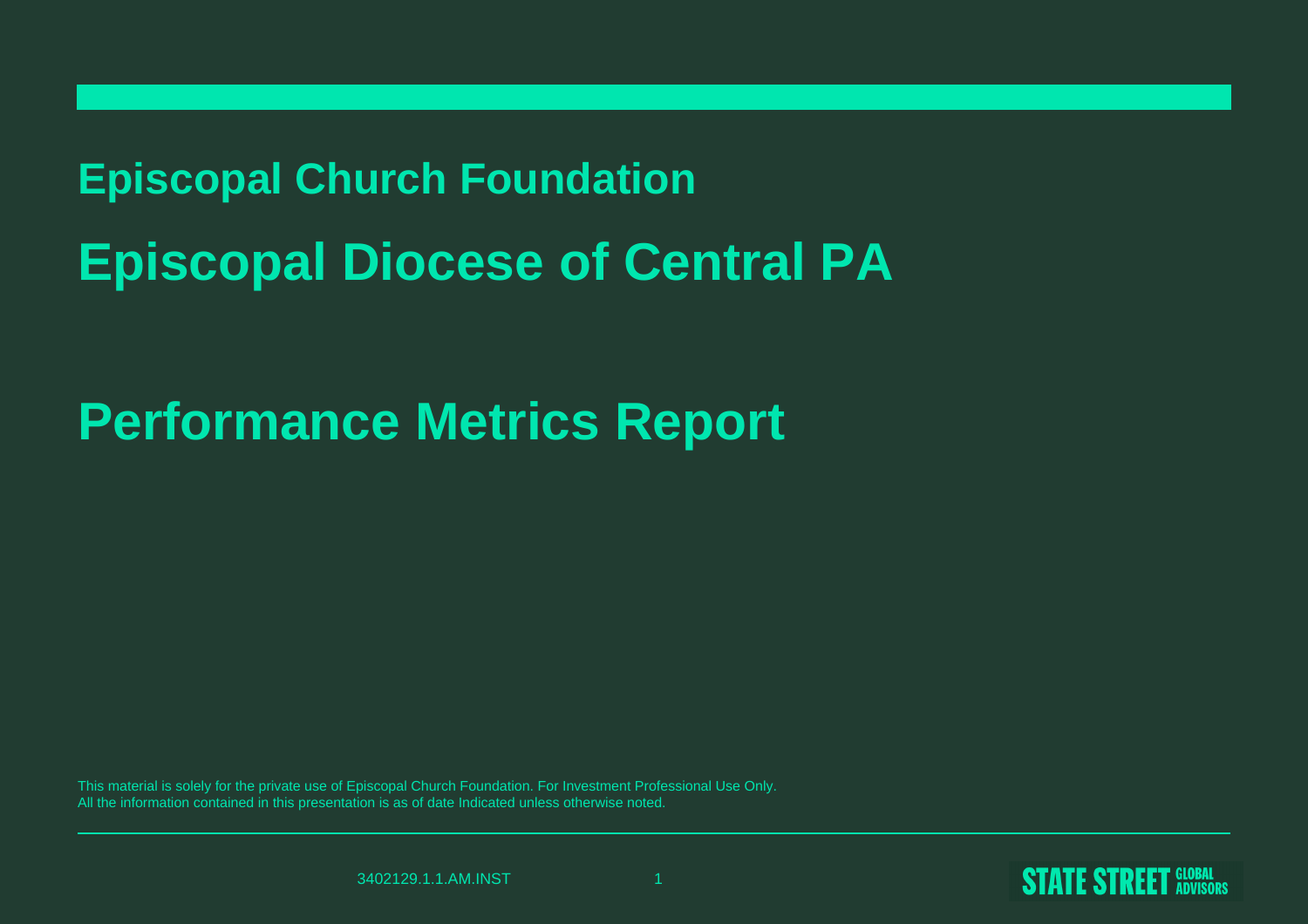# **Episcopal Diocese of Central PA**

## **December 31, 2020**

|                         | Market Value(\$) |
|-------------------------|------------------|
| Equities                | 21,055,742       |
| Fixed Income            | 6,639,157        |
| <b>Cash Equivalents</b> | 185,092          |
| Total                   | 27,879,991       |
|                         |                  |



**Total Portfolio Performance (%)** 

Source: First Rate and SSgA, Inception Date: 01/01/2016

Past performance is not a guarantee of future results. Performance returns for periods of less than one year are not annualized. The performance reported is net of mutual fund and ETF fees, but gross of relationship fees. performance includes the reinvestment of dividends and other corporate earnings and is calculated in US dollars. Allocations, characteristics, and weightings are as of the date indicated, are subject to change, and should be relied upon as current thereafter. The "Custom Benchmark" is created by SSGA and may be different for different accounts. For additional information regarding these benchmarks please contact your Investment Officer. Index returns are unmanaged and do not reflect the deduction of any fees or expenses. Index returns reflect all items of income, gain and loss and the reinvestment of dividends and other income. The Custom Benchmark is comprised of:

02/01/19 - Present 5% Bloomberg Barclays U.S. High Yld Cust BB/B ex 144A,15% BCAP AGG,5% JP Morgan EMBI Global Diversified (Local),5% Barclays US Treasury Inflation Protected NotesTIPS,4% S&P EPAC SmallCap - Net Return,5% Bloomberg Roll Select Commodity Index (USD) (TOT),2.5% DJ US Select REIT Index,8% MSCI EMF (Emerging Markets ) - Net Return,15% MSCI EAFE - Net Return,23% S & P 500 Tot R,5% S&PMid Cap 400,5% Russell 2000,2.5% Dow Jones Global ex US Select REITS Index - Net

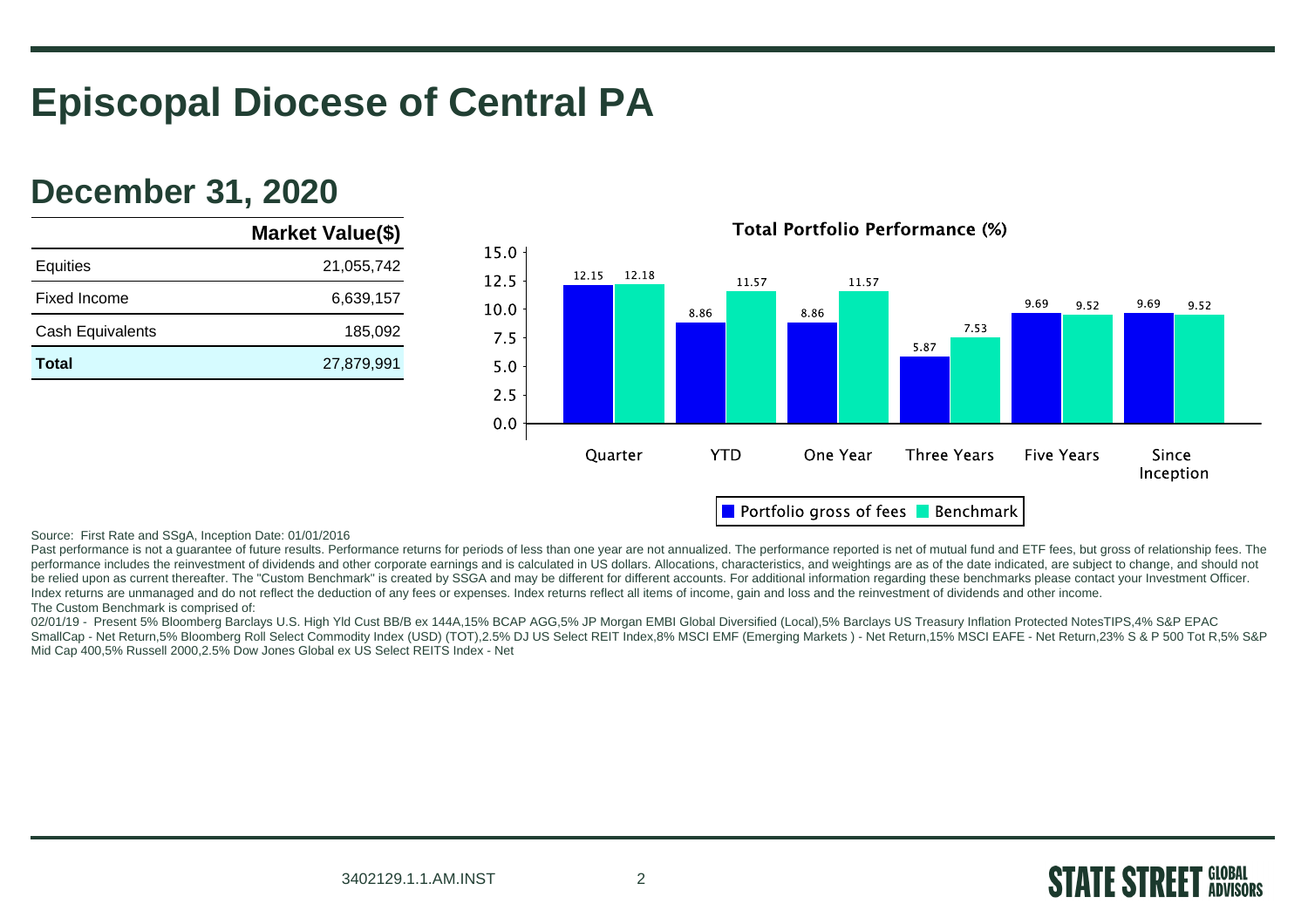## **December 31, 2020**

| <b>Fund Description</b>              | Quarter<br>$(\%)$ | <b>YTD</b><br>$(\%)$ | 1 Year<br>$(\%)$ | 3 Years<br>$(\%)$ | 5 Years<br>$(\%)$ | 10 Years<br>(%) | <b>Since</b><br>Inception<br>(%) | Date of<br>Inception |
|--------------------------------------|-------------------|----------------------|------------------|-------------------|-------------------|-----------------|----------------------------------|----------------------|
| <b>US Large Cap</b>                  |                   |                      |                  |                   |                   |                 |                                  |                      |
| S&P 500 (R) Indx NL QP CTF (CM10CTF) | 12.16             | 18.34                | 18.34            | 14.14             | 15.19             | 13.87           | 10.20                            | 07/31/1989           |
| S&P 500 Index (CM10)                 | 12.15             | 18.40                | 18.40            | 14.18             | 15.21             | 13.88           | 10.20                            |                      |
| <b>US Mid Cap</b>                    |                   |                      |                  |                   |                   |                 |                                  |                      |
| S&P Midcap (R) Indx SL CTF (CMJ7)    | 24.37             | 13.59                | 13.59            | 8.41              | 12.32             | 11.50           | 9.94                             | 03/31/1998           |
| S&P MidCap 400(R)                    | 24.37             | 13.66                | 13.66            | 8.44              | 12.34             | 11.51           | 9.91                             |                      |
| <b>US Small Cap</b>                  |                   |                      |                  |                   |                   |                 |                                  |                      |
| Small Cap Indx Plus SL QP CTF (CMY9) | 30.71             | 10.05                | 10.05            | 6.07              | 9.89              | 10.92           | 9.15                             | 05/31/2002           |
| Russell 2000(R) Index                | 31.37             | 19.96                | 19.96            | 10.24             | 13.25             | 11.20           | 9.27                             |                      |

Source: State Street Global Advisors Performance Team

The above CTFs are not mutual funds but are unregistered investment vehicles. Past performance is not a guarantee of future results.

Performance returns for periods of less than one year are not annualized. Index returns are unmanaged and do not reflect the deduction of any fees or expenses.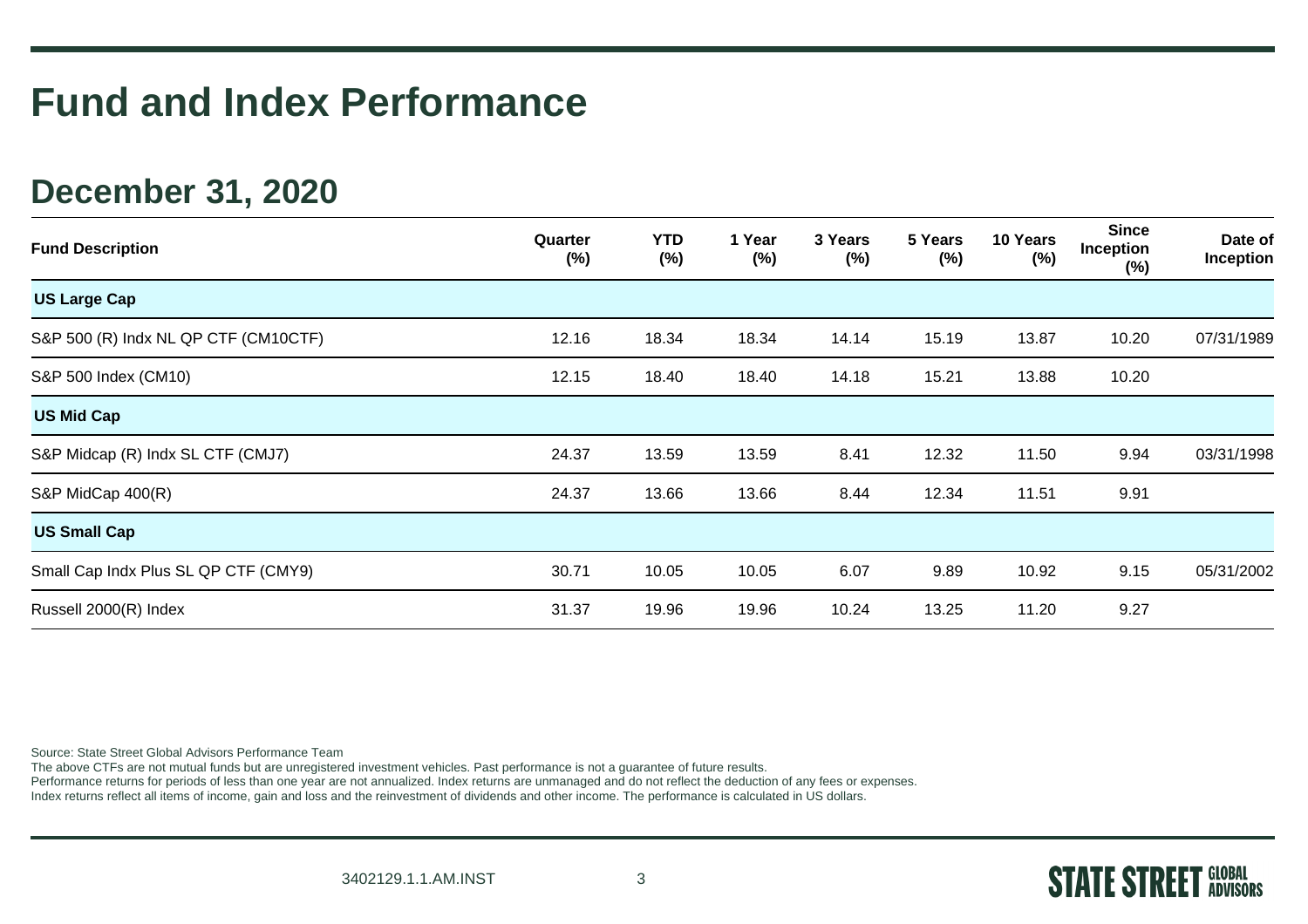## **December 31, 2020**

| <b>Fund Description</b>                  | Quarter<br>$(\%)$ | YTD<br>$(\%)$ | 1 Year<br>$(\%)$ | 3 Years<br>$(\%)$ | 5 Years<br>$(\%)$ | 10 Years<br>$(\%)$ | <b>Since</b><br><b>Inception</b><br>(%) | Date of<br>Inception |
|------------------------------------------|-------------------|---------------|------------------|-------------------|-------------------|--------------------|-----------------------------------------|----------------------|
| <b>International Developed</b>           |                   |               |                  |                   |                   |                    |                                         |                      |
| MSCI EAFE Indx NL CTF (ECTF)             | 16.04             | 7.77          | 7.77             | 4.25              | 7.42              | 5.48               | 5.14                                    | 01/31/1997           |
| MSCI EAFE(R) Index                       | 16.05             | 7.82          | 7.82             | 4.28              | 7.45              | 5.51               | 5.15                                    |                      |
| Intl Alpha Select NL QP CTF (ZVAL)       | 15.00             | 2.59          | 2.59             | $-0.12$           | 4.22              | 4.26               | 5.37                                    | 06/30/2004           |
| MSCI EAFE(R) Index                       | 16.05             | 7.82          | 7.82             | 4.28              | 7.45              | 5.51               | 5.76                                    |                      |
| <b>International Developed Small Cap</b> |                   |               |                  |                   |                   |                    |                                         |                      |
| Small Cap Intl Alpha SL CTF (ZV99)       | 15.00             | 3.28          | 3.28             | 0.58              | 5.60              | 7.34               | 9.39                                    | 10/31/1997           |
| S&P EPAC Small Cap(R)                    | 17.97             | 13.78         | 13.78            | 4.65              | 9.16              | 7.83               | 7.68                                    |                      |

Source: State Street Global Advisors Performance Team

The above CTFs are not mutual funds but are unregistered investment vehicles. Past performance is not a guarantee of future results.

Performance returns for periods of less than one year are not annualized. Index returns are unmanaged and do not reflect the deduction of any fees or expenses.

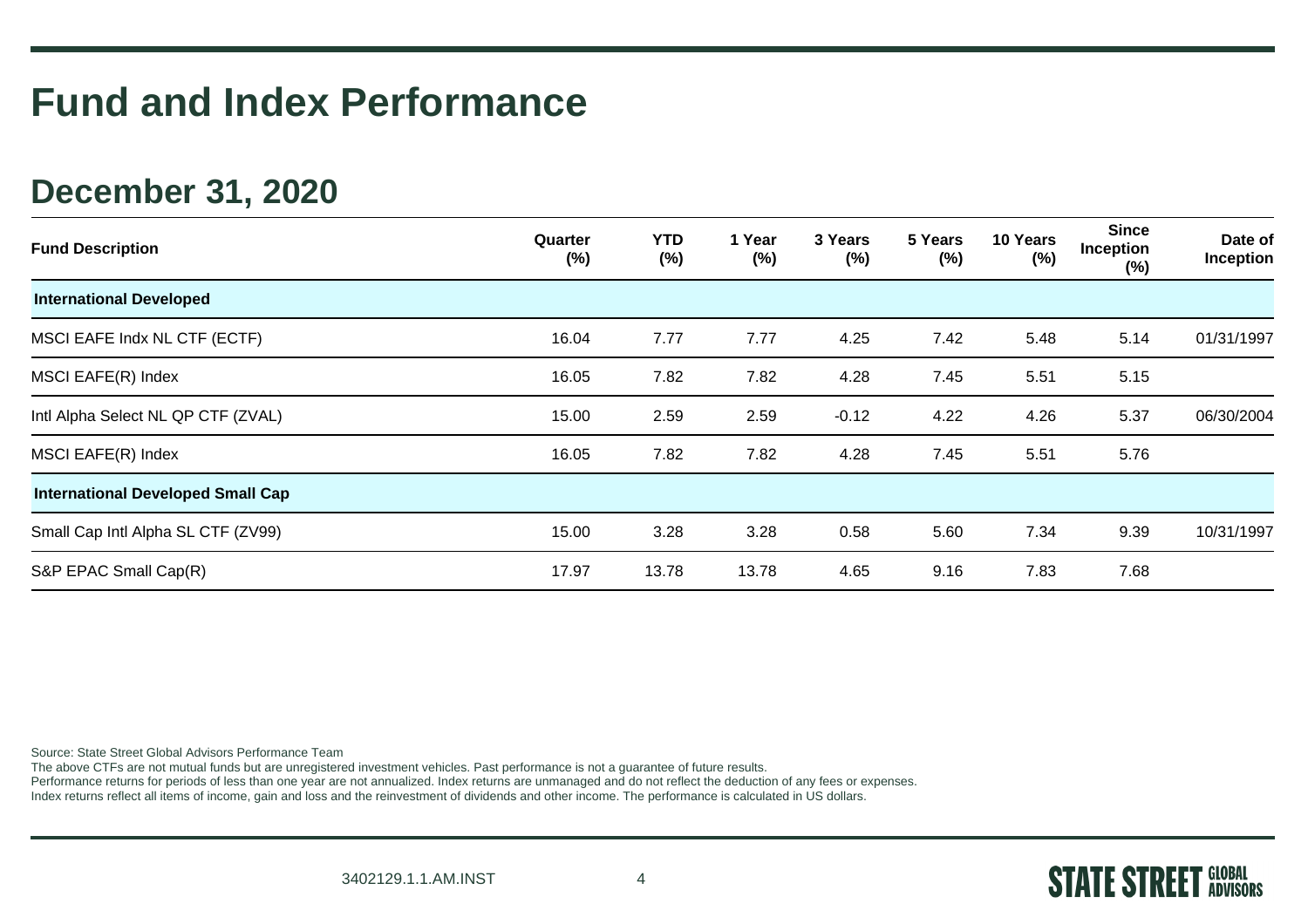## **December 31, 2020**

| <b>Fund Description</b>                            | Quarter<br>(%) | <b>YTD</b><br>$(\%)$ | 1 Year<br>$(\%)$ | 3 Years<br>$(\%)$ | 5 Years<br>$(\%)$ | 10 Years<br>$(\%)$ | <b>Since</b><br>Inception<br>$(\%)$ | Date of<br>Inception |
|----------------------------------------------------|----------------|----------------------|------------------|-------------------|-------------------|--------------------|-------------------------------------|----------------------|
| <b>International Emerging</b>                      |                |                      |                  |                   |                   |                    |                                     |                      |
| MSCI Emg Mkts Indx NL CTF (EMFUNL)                 | 19.60          | 18.25                | 18.25            | 6.09              | 12.69             | 3.51               | 10.72                               | 08/31/2002           |
| <b>MSCI Emerging Markets Index</b>                 | 19.70          | 18.31                | 18.31            | 6.17              | 12.80             | 3.63               | 10.94                               |                      |
| Active Emerging Markets NL QP CTF (ZV96NON)        | 15.52          | 7.87                 | 7.87             | 2.45              | 10.29             | 2.40               | 9.88                                | 08/31/2001           |
| <b>MSCI Emerging Markets Index</b>                 | 19.70          | 18.31                | 18.31            | 6.17              | 12.80             | 3.63               | 10.58                               |                      |
| <b>REIT</b>                                        |                |                      |                  |                   |                   |                    |                                     |                      |
| U.S. REIT Indx NL CTF (CMT3)                       | 12.88          | $-11.19$             | $-11.19$         | 1.54              | 2.98              | 7.53               | 10.05                               | 11/30/1999           |
| Dow Jones U.S. Select REIT Index(SM)               | 12.92          | $-11.20$             | $-11.20$         | 1.54              | 2.99              | 7.56               | 10.09                               |                      |
| <b>Commodities</b>                                 |                |                      |                  |                   |                   |                    |                                     |                      |
| Bloomberg Roll Select Commodity Indx NL CTF (ZVMF) | 9.08           | 1.49                 | 1.49             | $-1.70$           | 2.34              | N/A                | $-5.39$                             | 11/29/2012           |
| Bloomberg Roll Select Commodity Total Return Index | 9.13           | 1.44                 | 1.44             | $-1.68$           | 2.45              | N/A                | $-5.23$                             |                      |

Source: State Street Global Advisors Performance Team

The above CTFs are not mutual funds but are unregistered investment vehicles. Past performance is not a guarantee of future results.

Performance returns for periods of less than one year are not annualized. Index returns are unmanaged and do not reflect the deduction of any fees or expenses.

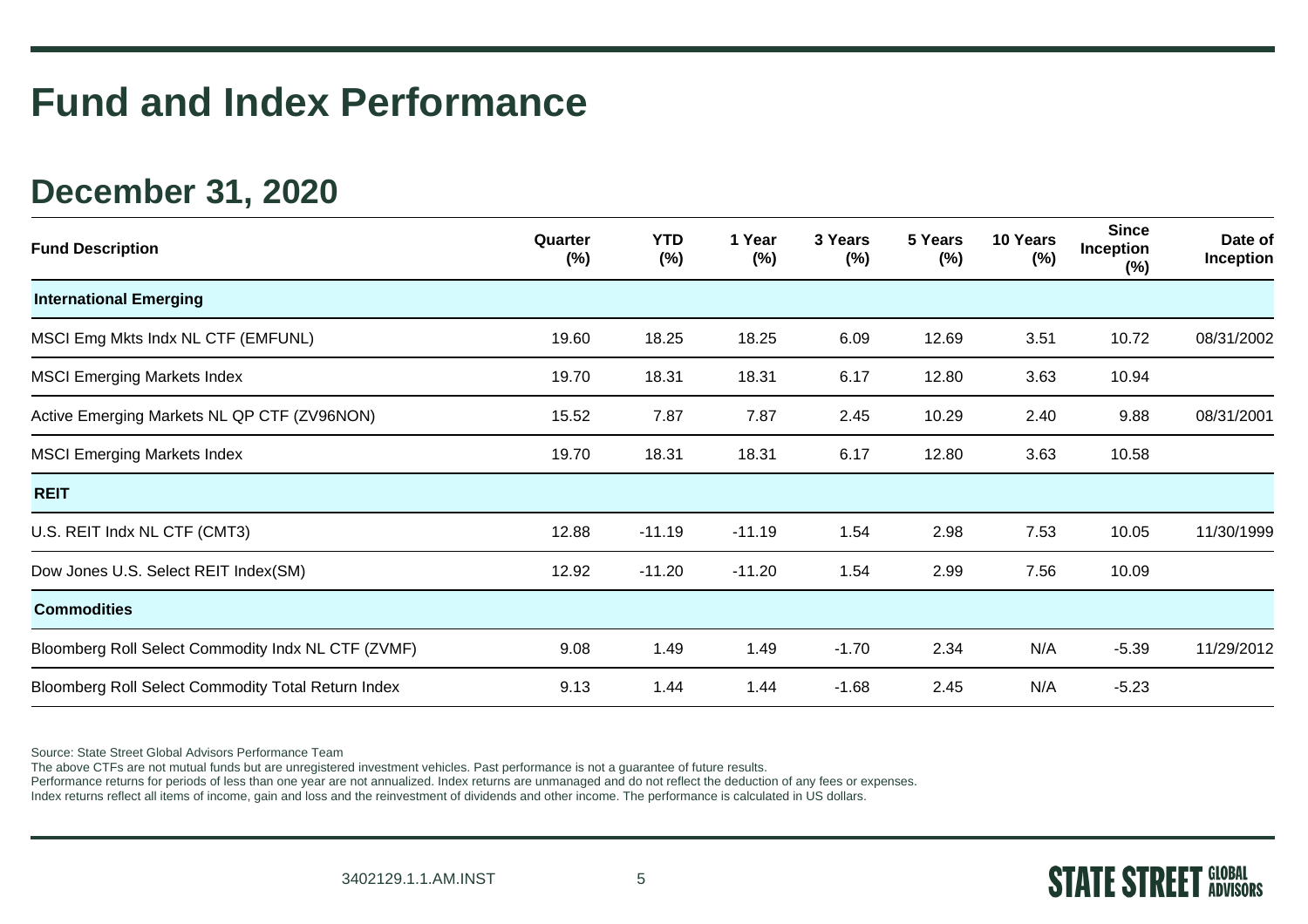## **December 31, 2020**

| <b>Fund Description</b>                                                         | Quarter<br>$(\%)$ | YTD<br>$(\%)$ | 1 Year<br>$(\%)$ | 3 Years<br>$(\% )$ | 5 Years<br>(%) | 10 Years<br>(%) | <b>Since</b><br><b>Inception</b><br>(%) | Date of<br>Inception |
|---------------------------------------------------------------------------------|-------------------|---------------|------------------|--------------------|----------------|-----------------|-----------------------------------------|----------------------|
| <b>Fixed Income</b>                                                             |                   |               |                  |                    |                |                 |                                         |                      |
| U.S. Aggregate Bond Indx SL QP CTF (CMQ9)                                       | 0.66              | 7.61          | 7.61             | 5.39               | 4.45           | 3.83            | 5.07                                    | 09/30/1999           |
| Barclays US Aggregate Index                                                     | 0.67              | 7.51          | 7.51             | 5.34               | 4.43           | 3.84            | 5.08                                    |                      |
| U.S. TIPS Indx NL QP CTF (CMY5)                                                 | 1.64              | 10.99         | 10.99            | 5.91               | 5.07           | 3.80            | 5.12                                    | 04/30/2002           |
| Bloomberg Barclays U.S. Treasury Inflation Protected<br>Securities (TIPS) Index | 1.62              | 10.99         | 10.99            | 5.92               | 5.08           | 3.81            | 5.13                                    |                      |
| Intermed U.S. Credit Indx NL CTF (CM1S)                                         | 1.53              | 7.28          | 7.28             | 5.57               | 4.80           | 4.19            | 5.34                                    | 10/31/2000           |
| Bloomberg Barclays U.S. Intermediate Credit Bond Index                          | 1.55              | 7.08          | 7.08             | 5.46               | 4.74           | 4.18            | 5.32                                    |                      |
| U.S. High Yield Custom BB/B EX144A Indx NL CTF (CM3Y)                           | 6.54              | 7.11          | 7.11             | 6.46               | 7.74           | 6.13            | 6.14                                    | 04/30/2004           |
| Bloomberg Barclays U.S. High Yield Custom BB/B ex.144A<br>Index                 | 6.29              | 6.93          | 6.93             | 6.41               | 7.78           | 6.29            | 6.56                                    |                      |

Source: State Street Global Advisors Performance Team

The above CTFs are not mutual funds but are unregistered investment vehicles. Past performance is not a guarantee of future results.

Performance returns for periods of less than one year are not annualized. Index returns are unmanaged and do not reflect the deduction of any fees or expenses.

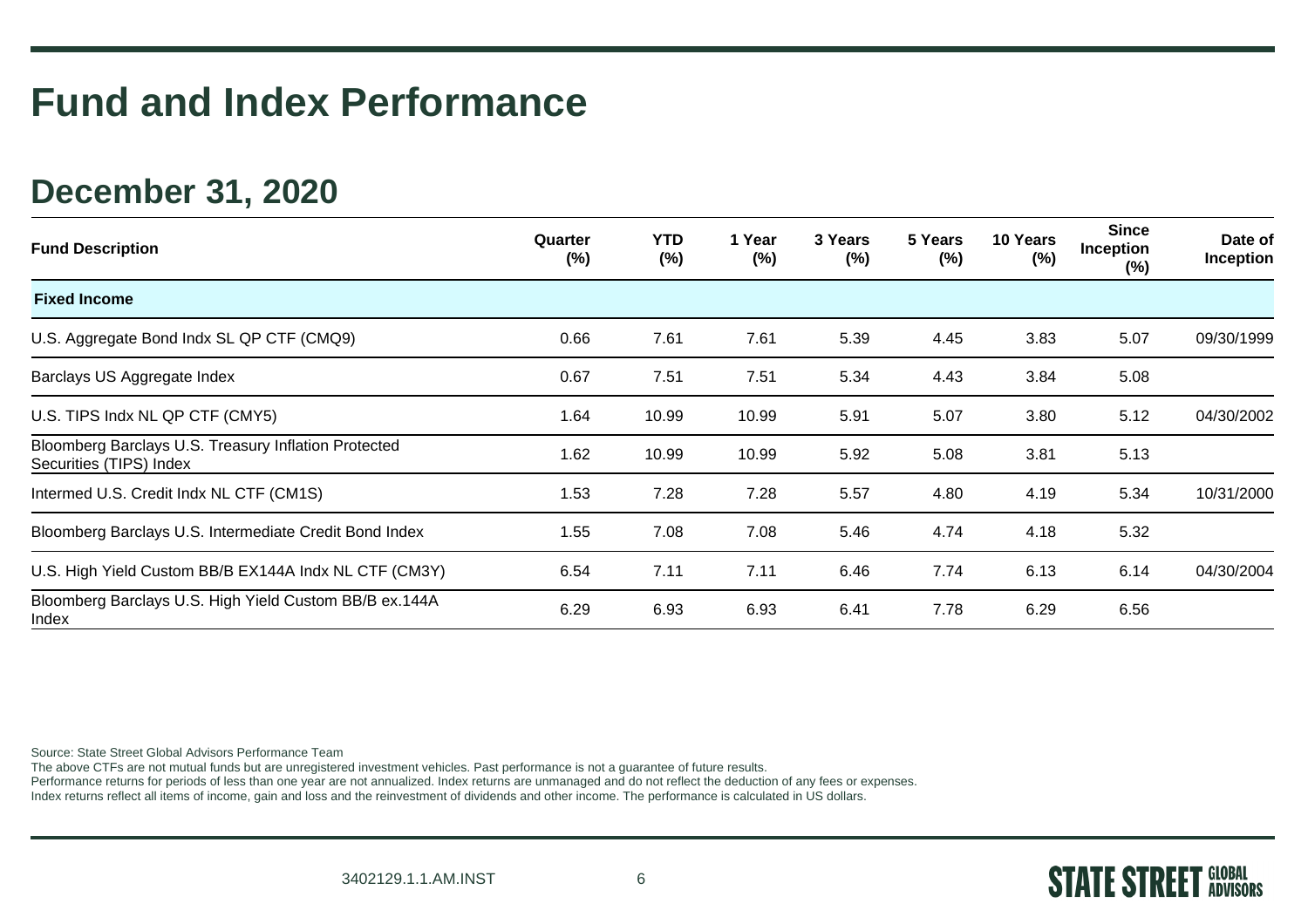## **December 31, 2020**

| <b>Fund Description</b>                  | <b>Gross</b><br><b>Expense</b><br>Ratio (%) | Quarter<br>$(\%)$ | YTD<br>$(\%)$ | 1 Year<br>$(\%)$ | 3 Years<br>$(\%)$ | 5 Years<br>$(\%)$ | 10 Years<br>(%) | <b>Since</b><br><b>Inception</b><br>(%) | Date of<br>Inception |
|------------------------------------------|---------------------------------------------|-------------------|---------------|------------------|-------------------|-------------------|-----------------|-----------------------------------------|----------------------|
| <b>REIT</b>                              |                                             |                   |               |                  |                   |                   |                 |                                         |                      |
| SPDR® Dow Jones International RelEst ETF | 0.59                                        | 15.54             | $-9.00$       | $-9.00$          | 0.04              | 3.01              | 3.75            | 0.96                                    | 12/15/2006           |
| DJ GbI Ex US Select RESI NR USD          |                                             | 15.99             | $-8.98$       | $-8.98$          | 0.16              | 3.18              | 4.12            | 1.35                                    |                      |
| <b>Fixed Income</b>                      |                                             |                   |               |                  |                   |                   |                 |                                         |                      |
| <b>TCW Emerging Markets Income I</b>     | 0.85                                        | 8.32              | 5.13          | 5.13             | 4.54              | 7.77              | 5.46            | 8.77                                    | 06/01/1998           |
| JPM EMBI Global Diversified TR USD       |                                             | 5.80              | 5.26          | 5.26             | 5.05              | 7.08              | 6.22            | 8.40                                    |                      |

### Source: Morningstar

Performance quoted represents past performance, which is no guarantee of future results. Investment return and principal value will fluctuate, so you may have a gain or loss when shares are sold. Current performance may be higher or lower than that quoted. All results are historical and assume the reinvestment of dividends and capital gains. Visit respective funds website for most recent month-end performance. Shares of the SSGA funds are no insured by the FDIC or by another governmental agency: they are not obligations of the FDIC nor are they deposits or obligations of or guaranteed by State Street Bank and Trust Company. The SSGA funds pay State Street Bank and Trust Company for its services as custodian, transfer agent and shareholder servicing agent and pays SSGA Funds Management, Inc., an affiliate of State Street Bank and Trust Company, for investment advisory services. State Street Global Markets, LLC, Member FINRA, SIPC, is Distributor for all SSGA Funds. Third-party registered products are distributed by third-party broker-dealers. Performance returns for periods of less than year are not annualized. The gross expense ratio is the fund's total annual operating expenses ratio. It is gross of any fee waivers or expense reimbursements. It can be found in the fund's most recent prospectus. The inde returns are unmanaged and do not reflect the deduction of any fees or expenses. The index returns reflect all items of income, gain and loss and the reinvestment of dividends and other income